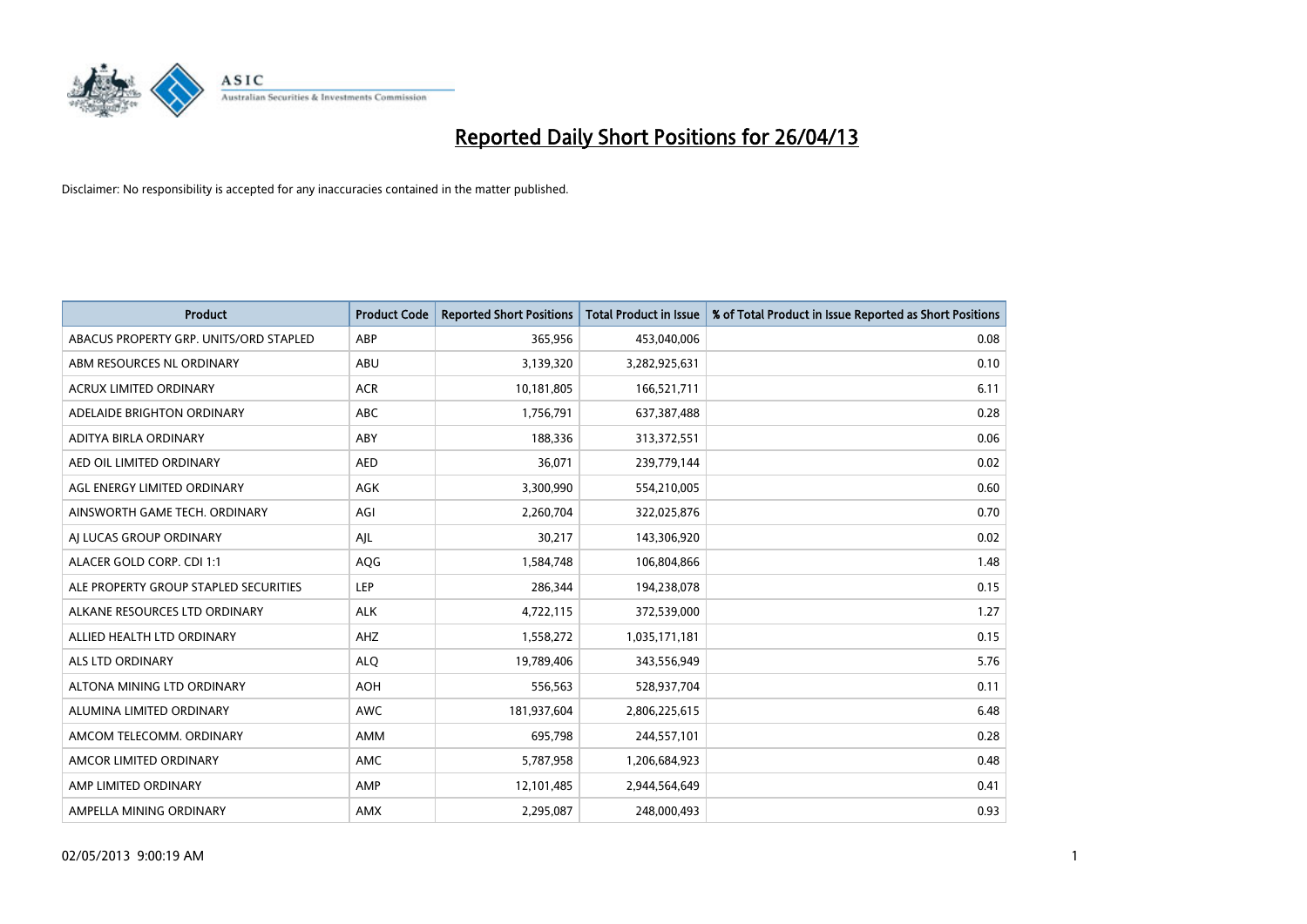

| <b>Product</b>                            | <b>Product Code</b> | <b>Reported Short Positions</b> | <b>Total Product in Issue</b> | % of Total Product in Issue Reported as Short Positions |
|-------------------------------------------|---------------------|---------------------------------|-------------------------------|---------------------------------------------------------|
| ANGLOGOLD ASHANTI CDI 5:1                 | AGG                 |                                 | 89,207,765                    | 0.00                                                    |
| ANSELL LIMITED ORDINARY                   | <b>ANN</b>          | 10,915,868                      | 130,841,339                   | 8.34                                                    |
| ANTARES ENERGY LTD ORDINARY               | AZZ                 | 349,067                         | 257,000,000                   | 0.14                                                    |
| ANZ BANKING GRP LTD ORDINARY              | ANZ                 | 3,846,970                       | 2,743,749,158                 | 0.14                                                    |
| APA GROUP STAPLED SECURITIES              | APA                 | 10,153,981                      | 835,750,807                   | 1.21                                                    |
| APN NEWS & MEDIA ORDINARY                 | <b>APN</b>          | 15,344,207                      | 661,526,586                   | 2.32                                                    |
| AQUARIUS PLATINUM. ORDINARY               | <b>AQP</b>          | 11,389,469                      | 486,851,336                   | 2.34                                                    |
| AQUILA RESOURCES ORDINARY                 | <b>AQA</b>          | 11,909,435                      | 411,804,442                   | 2.89                                                    |
| ARAFURA RESOURCE LTD ORDINARY             | ARU                 | 357,061                         | 441,270,644                   | 0.08                                                    |
| ARB CORPORATION ORDINARY                  | <b>ARP</b>          | 225,056                         | 72,481,302                    | 0.31                                                    |
| ARDENT LEISURE GROUP STAPLED SECURITIES   | AAD                 | 3,759,217                       | 397,803,987                   | 0.94                                                    |
| ARISTOCRAT LEISURE ORDINARY               | ALL                 | 7,714,370                       | 551,418,047                   | 1.40                                                    |
| ARRIUM LTD ORDINARY                       | ARI                 | 6,725,381                       | 1,355,433,903                 | 0.50                                                    |
| ASCIANO LIMITED ORDINARY                  | <b>AIO</b>          | 10,140,974                      | 975,385,664                   | 1.04                                                    |
| ASG GROUP LIMITED ORDINARY                | ASZ                 | 1,434,475                       | 206,720,839                   | 0.69                                                    |
| ASPEN GROUP ORD/UNITS STAPLED             | APZ                 | 170,664                         | 1,192,665,422                 | 0.01                                                    |
| ASTRO JAP PROP GROUP STAPLED US PROHIBIT. | AJA                 | 79,933                          | 67,211,752                    | 0.12                                                    |
| ASX LIMITED ORDINARY                      | ASX                 | 2,342,181                       | 175,136,729                   | 1.34                                                    |
| ATLAS IRON LIMITED ORDINARY               | AGO                 | 40,842,993                      | 909,718,409                   | 4.49                                                    |
| AUCKLAND INTERNATION ORDINARY             | AIA                 | 140                             | 1,322,564,489                 | 0.00                                                    |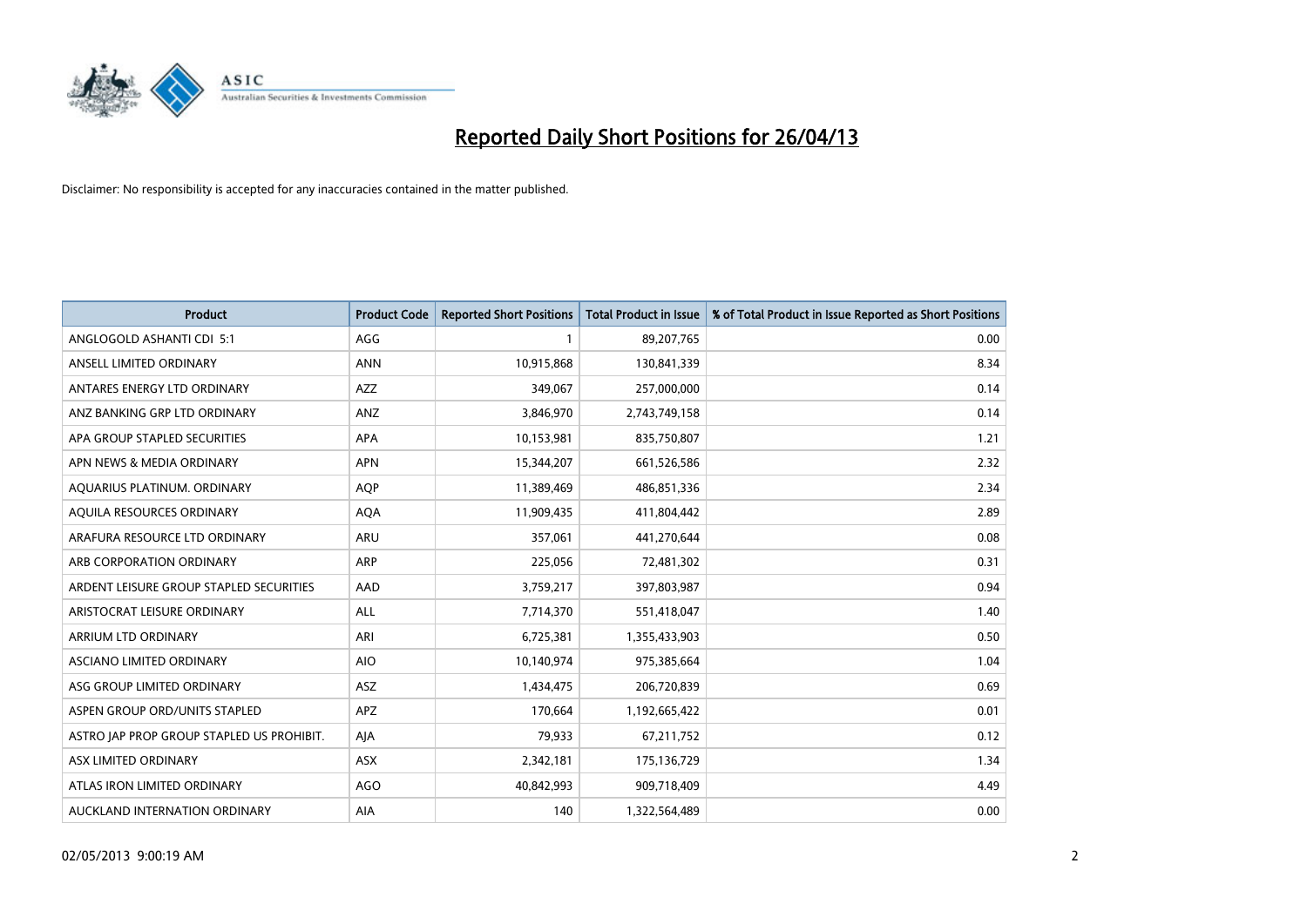

| <b>Product</b>                       | <b>Product Code</b> | <b>Reported Short Positions</b> | <b>Total Product in Issue</b> | % of Total Product in Issue Reported as Short Positions |
|--------------------------------------|---------------------|---------------------------------|-------------------------------|---------------------------------------------------------|
| AURIZON HOLDINGS LTD ORDINARY        | AZJ                 | 7,711,703                       | 2,137,284,503                 | 0.36                                                    |
| AURORA OIL & GAS ORDINARY            | <b>AUT</b>          | 4,579,687                       | 447,885,778                   | 1.02                                                    |
| <b>AUSDRILL LIMITED ORDINARY</b>     | ASL                 | 4,296,697                       | 309,585,297                   | 1.39                                                    |
| AUSENCO LIMITED ORDINARY             | <b>AAX</b>          | 386,626                         | 123,527,574                   | 0.31                                                    |
| <b>AUSTAL LIMITED ORDINARY</b>       | ASB                 | 816,127                         | 346,007,639                   | 0.24                                                    |
| AUSTBROKERS HOLDINGS ORDINARY        | <b>AUB</b>          | 3,831                           | 57,618,015                    | 0.01                                                    |
| AUSTIN ENGINEERING ORDINARY          | ANG                 | 466,417                         | 73,164,403                    | 0.64                                                    |
| AUSTRALAND PROPERTY STAPLED SECURITY | <b>ALZ</b>          | 1,170,766                       | 578,324,670                   | 0.20                                                    |
| AUSTRALIAN AGRICULT, ORDINARY        | AAC                 | 1,656,892                       | 312,949,029                   | 0.53                                                    |
| AUSTRALIAN INFRASTR, UNITS/ORDINARY  | <b>AIX</b>          | 2,994,181                       | 620,733,944                   | 0.48                                                    |
| AUSTRALIAN PHARM. ORDINARY           | API                 | 238,414                         | 488,115,883                   | 0.05                                                    |
| <b>AUTOMOTIVE HOLDINGS ORDINARY</b>  | <b>AHE</b>          | 391,142                         | 260,579,682                   | 0.15                                                    |
| AVJENNINGS LIMITED ORDINARY          | <b>AVJ</b>          | 121,391                         | 274,588,694                   | 0.04                                                    |
| AWE LIMITED ORDINARY                 | <b>AWE</b>          | 5,215,269                       | 522,116,985                   | 1.00                                                    |
| AZIMUTH RES LTD ORDINARY             | <b>AZH</b>          | 1,492,536                       | 430,626,680                   | 0.35                                                    |
| <b>BANDANNA ENERGY ORDINARY</b>      | <b>BND</b>          | 25,337,240                      | 528,481,199                   | 4.79                                                    |
| BANK OF QUEENSLAND. ORDINARY         | <b>BOO</b>          | 4,331,861                       | 312,878,919                   | 1.38                                                    |
| <b>BASE RES LIMITED ORDINARY</b>     | <b>BSE</b>          | 1,893,130                       | 561,840,029                   | 0.34                                                    |
| <b>BATHURST RESOURCES ORDINARY</b>   | <b>BTU</b>          | 33,112,448                      | 697,247,997                   | 4.75                                                    |
| <b>BC IRON LIMITED ORDINARY</b>      | <b>BCI</b>          | 499,325                         | 123,104,384                   | 0.41                                                    |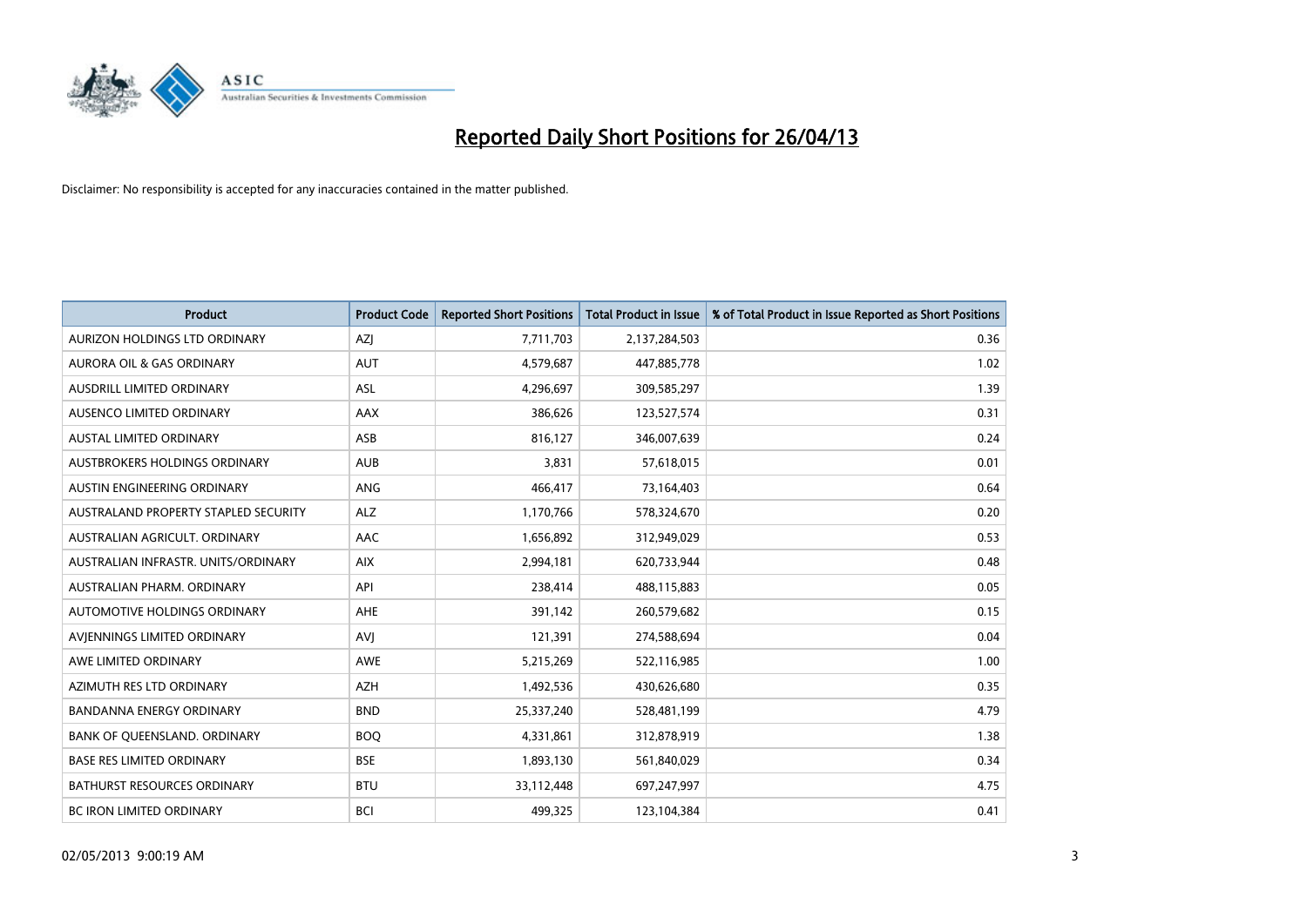

| <b>Product</b>                                | <b>Product Code</b> | <b>Reported Short Positions</b> | Total Product in Issue | % of Total Product in Issue Reported as Short Positions |
|-----------------------------------------------|---------------------|---------------------------------|------------------------|---------------------------------------------------------|
| BEACH ENERGY LIMITED ORDINARY                 | <b>BPT</b>          | 13,995,831                      | 1,267,805,688          | 1.10                                                    |
| BEADELL RESOURCE LTD ORDINARY                 | <b>BDR</b>          | 29,199,551                      | 786,477,280            | 3.71                                                    |
| BENDIGO AND ADELAIDE ORDINARY                 | <b>BEN</b>          | 13,749,989                      | 407,153,612            | 3.38                                                    |
| BERKELEY RESOURCES ORDINARY                   | <b>BKY</b>          | 118,540                         | 179,393,273            | 0.07                                                    |
| BHP BILLITON LIMITED ORDINARY                 | <b>BHP</b>          | 13,953,136                      | 3,211,691,105          | 0.43                                                    |
| <b>BILLABONG ORDINARY</b>                     | <b>BBG</b>          | 12,019,553                      | 478,944,292            | 2.51                                                    |
| <b>BLACKMORES LIMITED ORDINARY</b>            | <b>BKL</b>          | 2,497                           | 16,972,069             | 0.01                                                    |
| <b>BLACKTHORN RESOURCES ORD US PROHIBITED</b> | <b>BTR</b>          | 306,321                         | 164,285,950            | 0.19                                                    |
| BLUESCOPE STEEL LTD ORDINARY                  | <b>BSL</b>          | 7,327,249                       | 558,243,305            | 1.31                                                    |
| <b>BOART LONGYEAR ORDINARY</b>                | <b>BLY</b>          | 15,610,996                      | 461,163,412            | 3.39                                                    |
| <b>BORAL LIMITED, ORDINARY</b>                | <b>BLD</b>          | 24,340,144                      | 774,000,641            | 3.14                                                    |
| <b>BRADKEN LIMITED ORDINARY</b>               | <b>BKN</b>          | 7,159,585                       | 169,240,662            | 4.23                                                    |
| <b>BRAMBLES LIMITED ORDINARY</b>              | <b>BXB</b>          | 2,651,697                       | 1,557,224,829          | 0.17                                                    |
| <b>BREVILLE GROUP LTD ORDINARY</b>            | <b>BRG</b>          | 1,995,018                       | 130,095,322            | 1.53                                                    |
| <b>BRICKWORKS LIMITED ORDINARY</b>            | <b>BKW</b>          | 6,508                           | 147,818,132            | 0.00                                                    |
| <b>BROCKMAN MINING LTD ORDINARY</b>           | <b>BCK</b>          | 90,995                          | 7,894,482,131          | 0.00                                                    |
| <b>BUCCANEER ENERGY LTD ORDINARY</b>          | <b>BCC</b>          | 1,000,000                       | 1,519,445,371          | 0.07                                                    |
| <b>BURU ENERGY ORDINARY</b>                   | <b>BRU</b>          | 17,371,065                      | 274,036,429            | 6.34                                                    |
| <b>BWP TRUST ORDINARY UNITS</b>               | <b>BWP</b>          | 4,202,294                       | 537,753,954            | 0.78                                                    |
| CABCHARGE AUSTRALIA ORDINARY                  | CAB                 | 8,548,848                       | 120,430,683            | 7.10                                                    |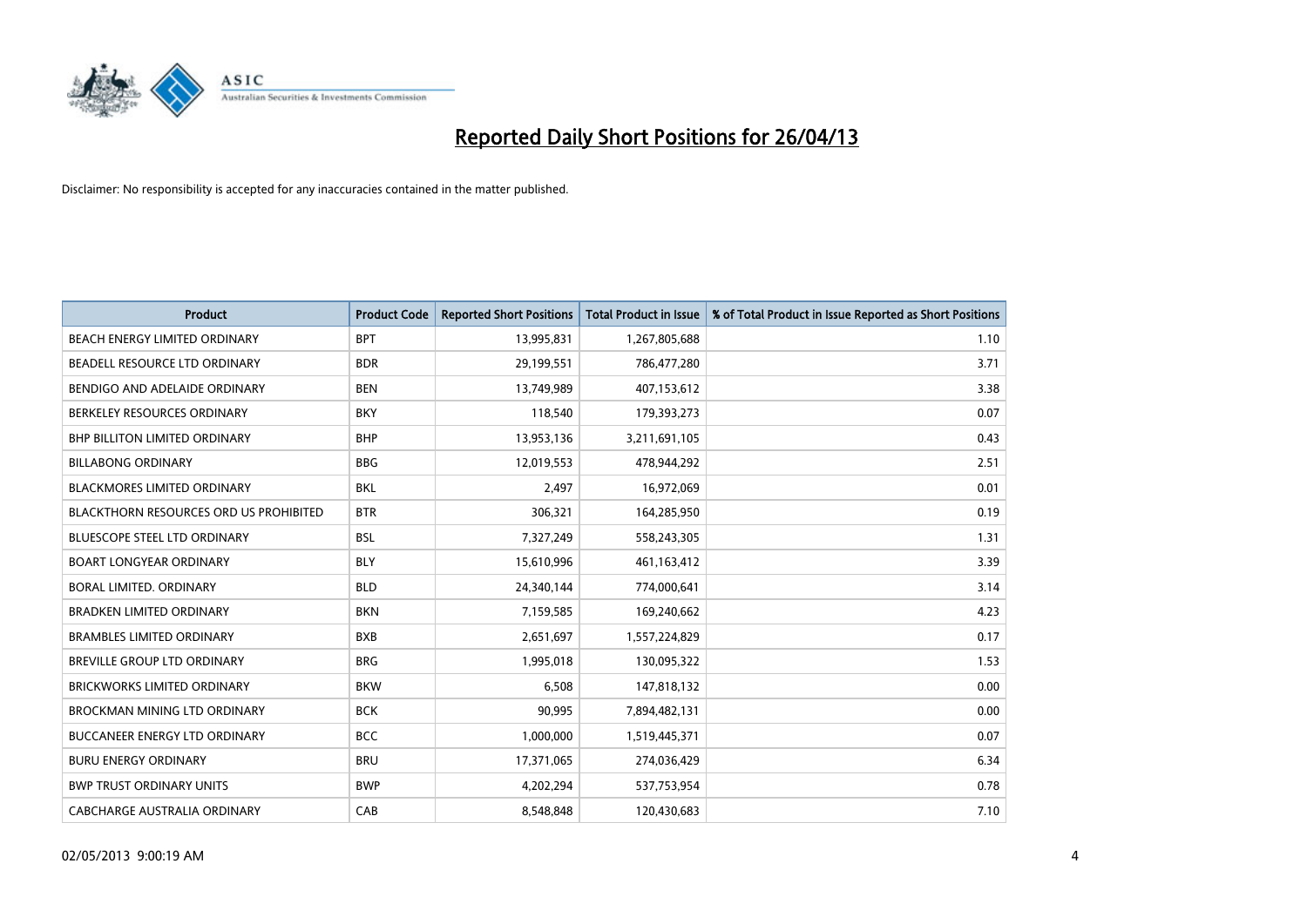

| <b>Product</b>                          | <b>Product Code</b> | <b>Reported Short Positions</b> | <b>Total Product in Issue</b> | % of Total Product in Issue Reported as Short Positions |
|-----------------------------------------|---------------------|---------------------------------|-------------------------------|---------------------------------------------------------|
| CALTEX AUSTRALIA ORDINARY               | <b>CTX</b>          | 3,810,414                       | 270,000,000                   | 1.41                                                    |
| CAPE LAMBERT RES LTD ORDINARY           | <b>CFE</b>          | 1,016,204                       | 687,283,792                   | 0.15                                                    |
| CARABELLA RES LTD ORDINARY              | <b>CLR</b>          | 153,326                         | 152,361,547                   | 0.10                                                    |
| <b>CARBON ENERGY ORDINARY</b>           | <b>CNX</b>          | 4,533                           | 782,684,355                   | 0.00                                                    |
| <b>CARDNO LIMITED ORDINARY</b>          | CDD                 | 7,408,572                       | 143,726,327                   | 5.15                                                    |
| CARNARVON PETROLEUM ORDINARY            | <b>CVN</b>          | 39,246                          | 934,109,501                   | 0.00                                                    |
| CARSALES.COM LTD ORDINARY               | <b>CRZ</b>          | 3,338,825                       | 236,113,495                   | 1.41                                                    |
| CASH CONVERTERS ORDINARY                | CCV                 | 337,990                         | 423,861,025                   | 0.08                                                    |
| CENTRAL PETROLEUM ORDINARY              | <b>CTP</b>          | 818,519                         | 1,440,078,845                 | 0.06                                                    |
| <b>CERAMIC FUEL CELLS ORDINARY</b>      | <b>CFU</b>          | 741,996                         | 1,559,231,320                 | 0.05                                                    |
| CFS RETAIL TRUST GRP STAPLED SECURITIES | <b>CFX</b>          | 60,696,024                      | 2,828,495,659                 | 2.15                                                    |
| CHALLENGER DIV.PRO. STAPLED UNITS       | <b>CDI</b>          | 52,869                          | 214,101,013                   | 0.02                                                    |
| <b>CHALLENGER LIMITED ORDINARY</b>      | <b>CGF</b>          | 2,311,403                       | 532,319,752                   | 0.43                                                    |
| CHANDLER MACLEOD LTD ORDINARY           | <b>CMG</b>          | 150,000                         | 469,679,390                   | 0.03                                                    |
| CHARTER HALL GROUP STAPLED US PROHIBIT. | CHC                 | 153,564                         | 302,262,312                   | 0.05                                                    |
| <b>CHARTER HALL RETAIL UNITS</b>        | <b>COR</b>          | 2,872,360                       | 337,582,974                   | 0.85                                                    |
| <b>CHORUS LIMITED ORDINARY</b>          | <b>CNU</b>          | 273,955                         | 389,299,049                   | 0.07                                                    |
| CITIGOLD CORP LTD ORDINARY              | <b>CTO</b>          | 153,427                         | 1,352,907,765                 | 0.01                                                    |
| <b>CLOUGH LIMITED ORDINARY</b>          | <b>CLO</b>          | 1,045,646                       | 777,731,882                   | 0.13                                                    |
| COAL OF AFRICA LTD ORDINARY             | <b>CZA</b>          | 326                             | 1,048,368,613                 | 0.00                                                    |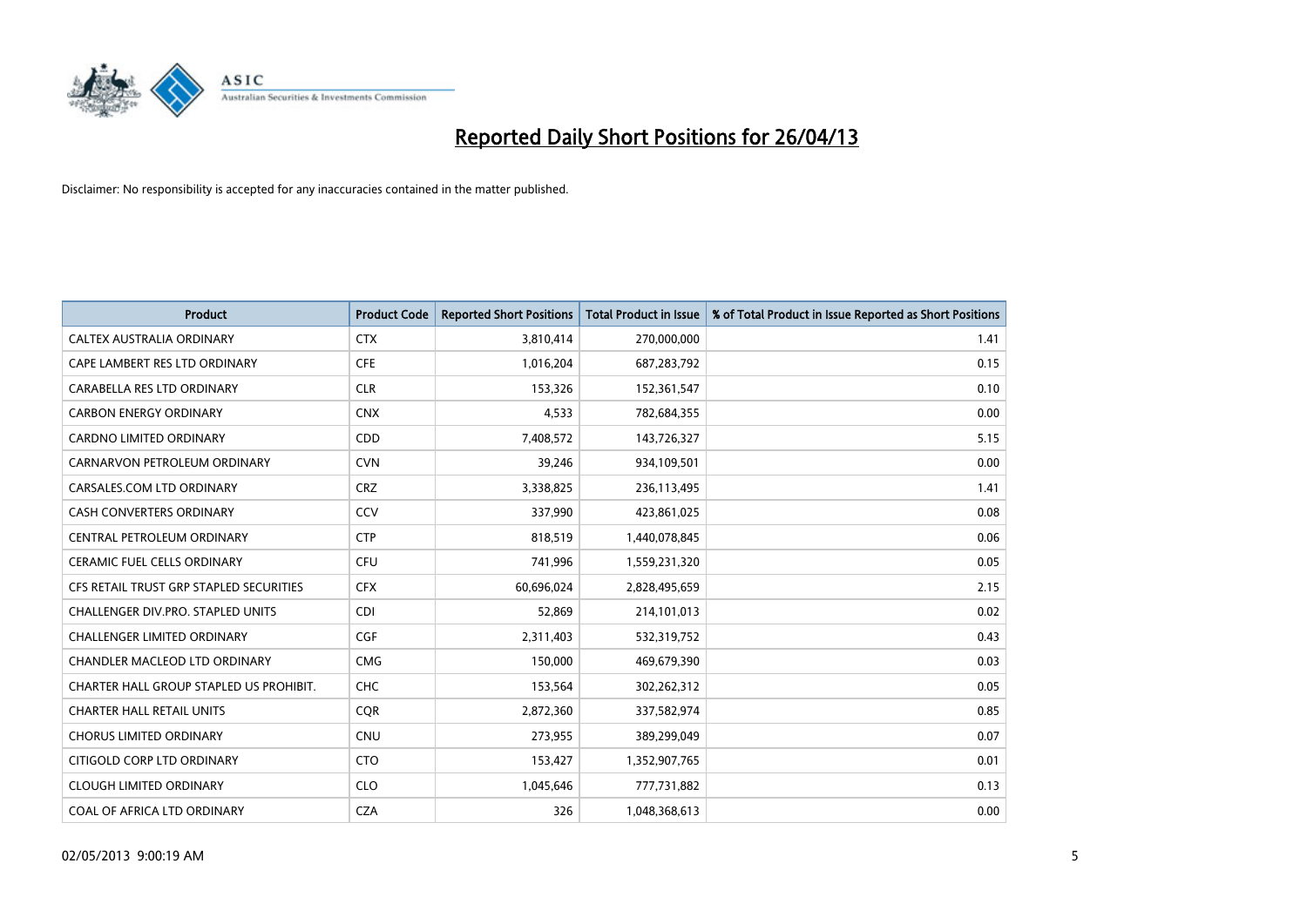

| <b>Product</b>                          | <b>Product Code</b> | <b>Reported Short Positions</b> | <b>Total Product in Issue</b> | % of Total Product in Issue Reported as Short Positions |
|-----------------------------------------|---------------------|---------------------------------|-------------------------------|---------------------------------------------------------|
| <b>COALSPUR MINES LTD ORDINARY</b>      | <b>CPL</b>          | 16,194,369                      | 634,248,901                   | 2.55                                                    |
| COCA-COLA AMATIL ORDINARY               | <b>CCL</b>          | 4,471,260                       | 763,590,249                   | 0.59                                                    |
| <b>COCHLEAR LIMITED ORDINARY</b>        | <b>COH</b>          | 4,084,582                       | 57,040,932                    | 7.16                                                    |
| COCKATOO COAL ORDINARY                  | <b>COK</b>          | 12,557,999                      | 1,016,746,908                 | 1.24                                                    |
| <b>CODAN LIMITED ORDINARY</b>           | <b>CDA</b>          | 109,637                         | 176,926,104                   | 0.06                                                    |
| <b>COFFEY INTERNATIONAL ORDINARY</b>    | COF                 | 94,256                          | 255,833,165                   | 0.04                                                    |
| COMMONWEALTH BANK, ORDINARY             | <b>CBA</b>          | 9,409,235                       | 1,609,180,841                 | 0.58                                                    |
| COMMONWEALTH PROP ORDINARY UNITS        | <b>CPA</b>          | 15,578,968                      | 2,347,003,413                 | 0.66                                                    |
| <b>COMPASS RESOURCES ORDINARY</b>       | <b>CMR</b>          | 7,472                           | 1,403,744,100                 | 0.00                                                    |
| <b>COMPUTERSHARE LTD ORDINARY</b>       | <b>CPU</b>          | 11,689,322                      | 556,203,079                   | 2.10                                                    |
| COOPER ENERGY LTD ORDINARY              | <b>COE</b>          | 200,409                         | 329,099,922                   | 0.06                                                    |
| <b>CORP TRAVEL LIMITED ORDINARY</b>     | <b>CTD</b>          | 150,144                         | 77,410,044                    | 0.19                                                    |
| <b>CREDIT CORP GROUP ORDINARY</b>       | <b>CCP</b>          | 5,603                           | 45,932,899                    | 0.01                                                    |
| <b>CROMWELL PROP STAPLED SECURITIES</b> | <b>CMW</b>          | 2,066,432                       | 1,460,982,142                 | 0.14                                                    |
| <b>CROWN LIMITED ORDINARY</b>           | <b>CWN</b>          | 4,208,965                       | 728,394,185                   | 0.58                                                    |
| <b>CSG LIMITED ORDINARY</b>             | CSV                 | 102,486                         | 278,155,477                   | 0.04                                                    |
| <b>CSL LIMITED ORDINARY</b>             | <b>CSL</b>          | 1,136,935                       | 495,232,830                   | 0.23                                                    |
| <b>CSR LIMITED ORDINARY</b>             | <b>CSR</b>          | 48,885,019                      | 506,000,315                   | 9.66                                                    |
| <b>CUDECO LIMITED ORDINARY</b>          | CDU                 | 3,826,700                       | 199,877,294                   | 1.91                                                    |
| DART ENERGY LTD ORDINARY                | <b>DTE</b>          | 13,498,312                      | 878,988,226                   | 1.54                                                    |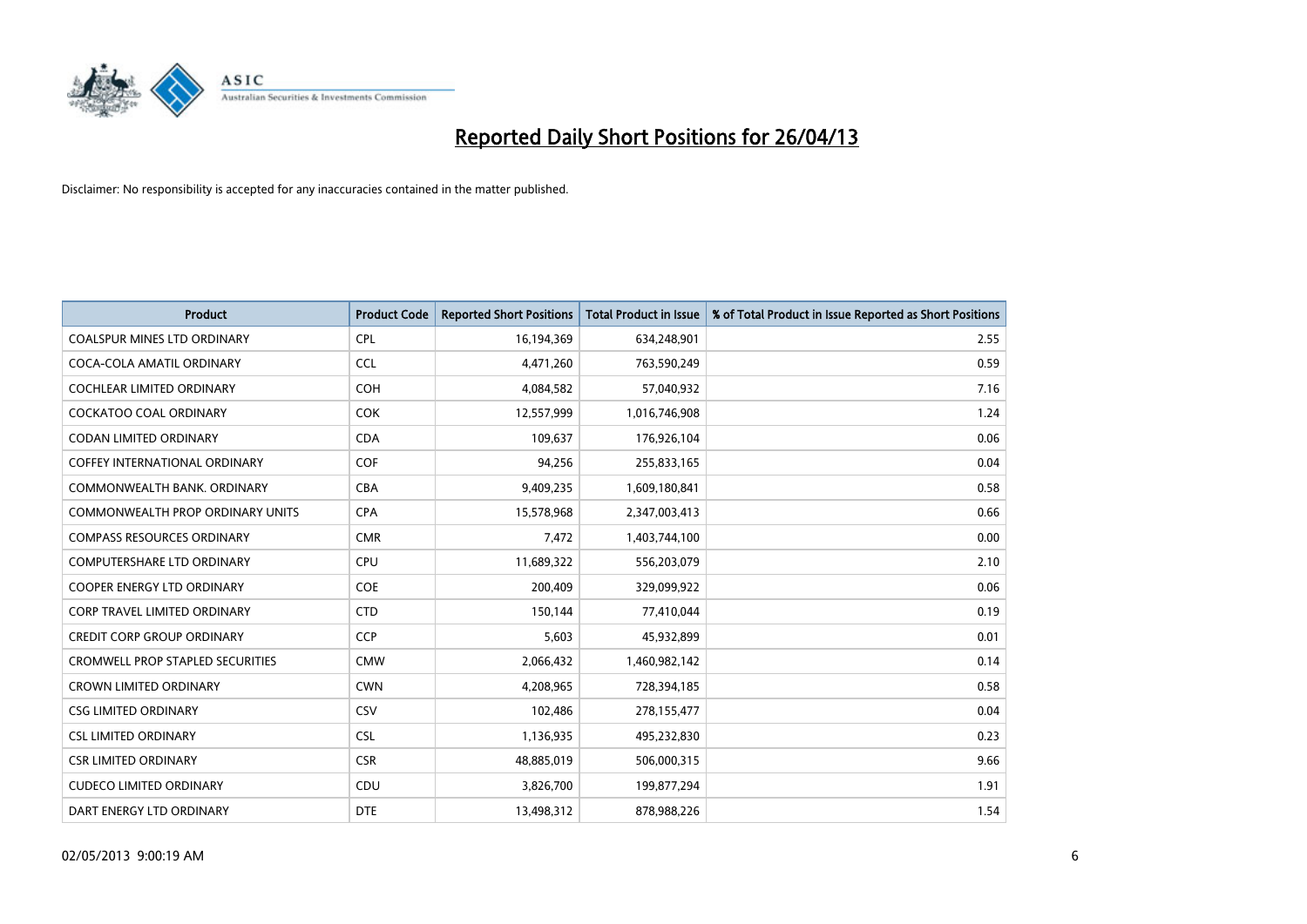

| <b>Product</b>                       | <b>Product Code</b> | <b>Reported Short Positions</b> | <b>Total Product in Issue</b> | % of Total Product in Issue Reported as Short Positions |
|--------------------------------------|---------------------|---------------------------------|-------------------------------|---------------------------------------------------------|
| DATA#3 LIMITED ORDINARY              | <b>DTL</b>          | 6,243                           | 153,974,950                   | 0.00                                                    |
| DAVID JONES LIMITED ORDINARY         | <b>DJS</b>          | 54,460,409                      | 531,788,775                   | 10.24                                                   |
| <b>DECMIL GROUP LIMITED ORDINARY</b> | <b>DCG</b>          | 2,798,444                       | 168,203,219                   | 1.66                                                    |
| DEXUS PROPERTY GROUP STAPLED UNITS   | <b>DXS</b>          | 23,454,379                      | 4,839,024,176                 | 0.48                                                    |
| DISCOVERY METALS LTD ORDINARY        | <b>DML</b>          | 8,107,673                       | 486,986,451                   | 1.66                                                    |
| DOMINO PIZZA ENTERPR ORDINARY        | <b>DMP</b>          | 302,633                         | 70,192,674                    | 0.43                                                    |
| DORAY MINERALS LTD ORDINARY          | <b>DRM</b>          | 57,921                          | 141,866,768                   | 0.04                                                    |
| DOWNER EDI LIMITED ORDINARY          | <b>DOW</b>          | 5,991,056                       | 433,409,429                   | 1.38                                                    |
| DRILLSEARCH ENERGY ORDINARY          | <b>DLS</b>          | 10,453,829                      | 427,353,371                   | 2.45                                                    |
| DUET GROUP STAPLED US PROHIBIT.      | <b>DUE</b>          | 14,879,165                      | 1,169,314,842                 | 1.27                                                    |
| DULUXGROUP LIMITED ORDINARY          | <b>DLX</b>          | 9,804,542                       | 374,507,181                   | 2.62                                                    |
| <b>DWS LTD ORDINARY</b>              | <b>DWS</b>          | 298,769                         | 132,362,763                   | 0.23                                                    |
| ECHO ENTERTAINMENT ORDINARY          | <b>EGP</b>          | 4,637,802                       | 825,672,730                   | 0.56                                                    |
| ELDERS LIMITED ORDINARY              | <b>ELD</b>          | 16,732,140                      | 448,598,480                   | 3.73                                                    |
| ELEMENTAL MINERALS ORDINARY          | <b>ELM</b>          | 33,456                          | 288,587,228                   | 0.01                                                    |
| ELEMENTOS LIMITED ORDINARY           | ELT                 | 16                              | 149,531,420                   | 0.00                                                    |
| <b>EMECO HOLDINGS ORDINARY</b>       | <b>EHL</b>          | 10,910,622                      | 599,675,707                   | 1.82                                                    |
| <b>ENDEAVOUR MIN CORP CDI 1:1</b>    | <b>EVR</b>          | 116,416                         | 126,964,939                   | 0.09                                                    |
| <b>ENERGY RESOURCES ORDINARY 'A'</b> | <b>ERA</b>          | 9,642,971                       | 517,725,062                   | 1.86                                                    |
| <b>ENERGY WORLD CORPOR. ORDINARY</b> | <b>EWC</b>          | 19,218,678                      | 1,734,166,672                 | 1.11                                                    |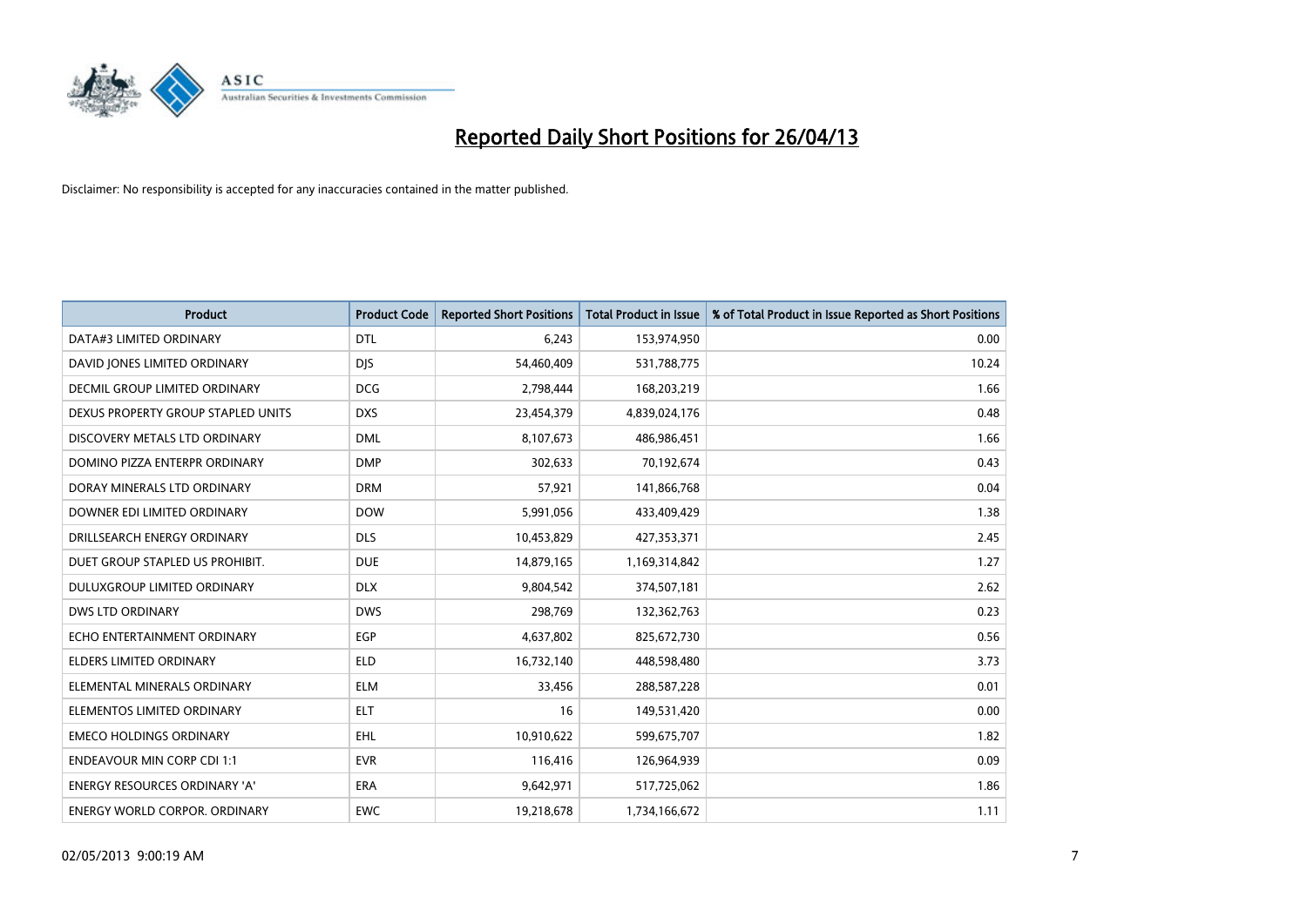

| <b>Product</b>                         | <b>Product Code</b> | <b>Reported Short Positions</b> | <b>Total Product in Issue</b> | % of Total Product in Issue Reported as Short Positions |
|----------------------------------------|---------------------|---------------------------------|-------------------------------|---------------------------------------------------------|
| <b>ENVESTRA LIMITED ORDINARY</b>       | <b>ENV</b>          | 730,641                         | 1,734,646,628                 | 0.04                                                    |
| EQUATORIAL RES LTD ORDINARY            | EQX                 | 89,999                          | 119,835,353                   | 0.08                                                    |
| EVOLUTION MINING LTD ORDINARY          | <b>EVN</b>          | 18,510,047                      | 708,092,989                   | 2.61                                                    |
| FAIRFAX MEDIA LTD ORDINARY             | FXJ                 | 395,525,760                     | 2,351,955,725                 | 16.82                                                   |
| <b>FANTASTIC HOLDINGS ORDINARY</b>     | <b>FAN</b>          | 35,734                          | 102,739,538                   | 0.03                                                    |
| <b>FAR LTD ORDINARY</b>                | <b>FAR</b>          | 22,121,932                      | 2,499,846,742                 | 0.88                                                    |
| FEDERATION CNTRES ORD/UNIT STAPLED SEC | FDC                 | 3,664,229                       | 1,427,641,565                 | 0.26                                                    |
| FKP PROPERTY GROUP STAPLED SECURITIES  | <b>FKP</b>          | 6,280,630                       | 321,578,705                   | 1.95                                                    |
| FLEETWOOD CORP ORDINARY                | <b>FWD</b>          | 3,480,987                       | 60,518,944                    | 5.75                                                    |
| FLETCHER BUILDING ORDINARY             | <b>FBU</b>          | 4,116,507                       | 686,096,427                   | 0.60                                                    |
| FLEXIGROUP LIMITED ORDINARY            | <b>FXL</b>          | 84,075                          | 287,869,669                   | 0.03                                                    |
| <b>FLIGHT CENTRE ORDINARY</b>          | <b>FLT</b>          | 11,643,179                      | 100,414,455                   | 11.60                                                   |
| FLINDERS MINES LTD ORDINARY            | <b>FMS</b>          | 2,813,927                       | 1,821,300,404                 | 0.15                                                    |
| <b>FOCUS MINERALS LTD ORDINARY</b>     | <b>FML</b>          | 27,203,455                      | 8,822,771,352                 | 0.31                                                    |
| FONTERRA SHARE FUND ORDINARY UNITS     | <b>FSF</b>          | 470,009                         | 98,204,734                    | 0.48                                                    |
| FORGE GROUP LIMITED ORDINARY           | FGE                 | 693,174                         | 86,169,014                    | 0.80                                                    |
| FORTESCUE METALS GRP ORDINARY          | <b>FMG</b>          | 177,243,239                     | 3,113,798,659                 | 5.69                                                    |
| <b>G.U.D. HOLDINGS ORDINARY</b>        | GUD                 | 4,733,231                       | 71,341,319                    | 6.63                                                    |
| <b>G8 EDUCATION LIMITED ORDINARY</b>   | <b>GEM</b>          | 347,810                         | 272,151,612                   | 0.13                                                    |
| <b>GALAXY RESOURCES ORDINARY</b>       | GXY                 | 3,851,130                       | 584,355,501                   | 0.66                                                    |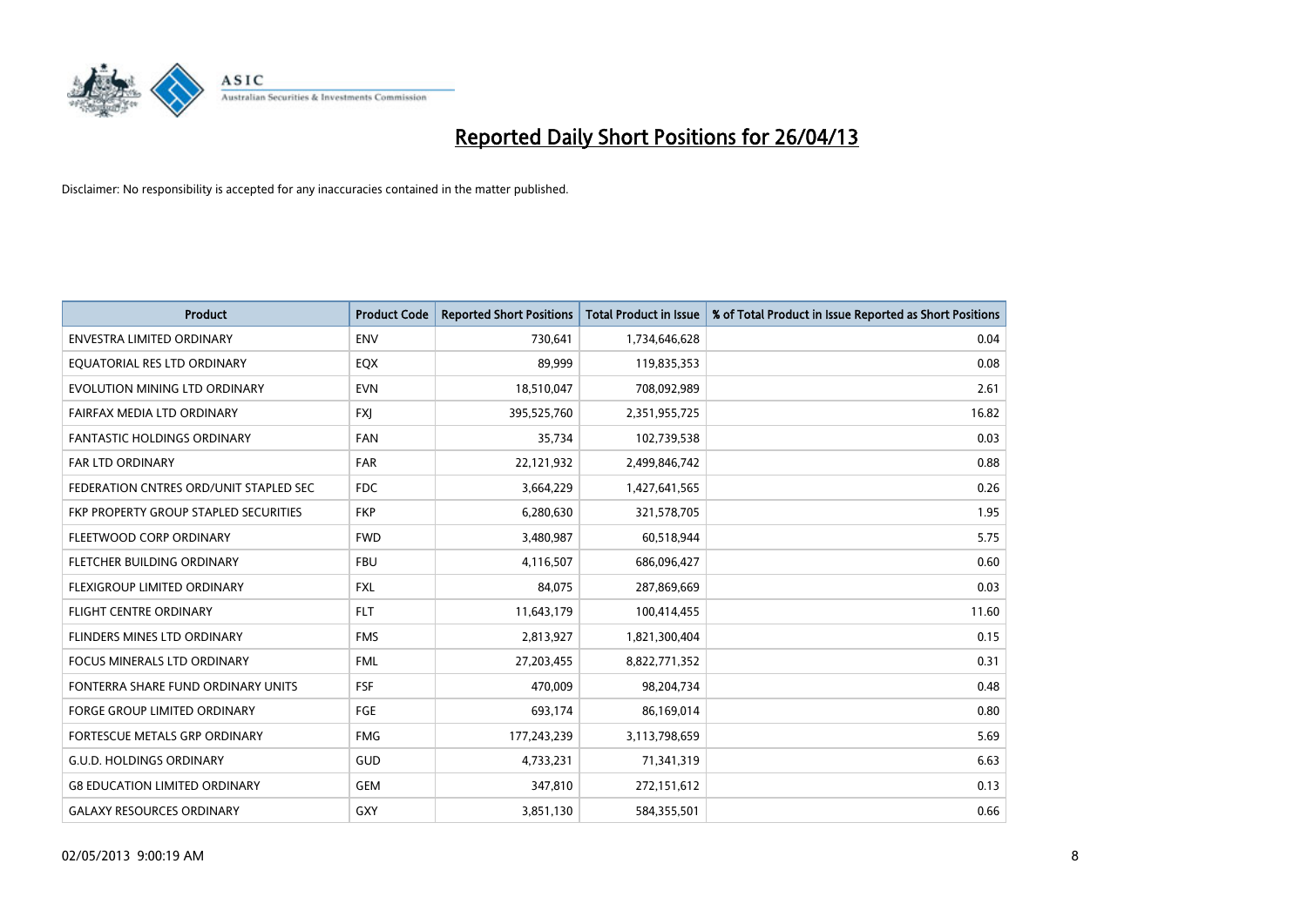

| <b>Product</b>                                   | <b>Product Code</b> | <b>Reported Short Positions</b> | <b>Total Product in Issue</b> | % of Total Product in Issue Reported as Short Positions |
|--------------------------------------------------|---------------------|---------------------------------|-------------------------------|---------------------------------------------------------|
| <b>GEODYNAMICS LIMITED ORDINARY</b>              | GDY                 | 850                             | 406,452,608                   | 0.00                                                    |
| <b>GINDALBIE METALS LTD ORDINARY</b>             | <b>GBG</b>          | 36,720,038                      | 1,492,154,301                 | 2.46                                                    |
| <b>GOODMAN FIELDER, ORDINARY</b>                 | GFF                 | 41,597,200                      | 1,955,559,207                 | 2.13                                                    |
| <b>GOODMAN GROUP STAPLED</b>                     | <b>GMG</b>          | 10,310,403                      | 1,713,233,947                 | 0.60                                                    |
| <b>GPT GROUP STAPLED SEC.</b>                    | GPT                 | 6,781,451                       | 1,768,731,729                 | 0.38                                                    |
| <b>GRAINCORP LIMITED A CLASS ORDINARY</b>        | <b>GNC</b>          | 3,613,107                       | 228,855,628                   | 1.58                                                    |
| <b>GRANGE RESOURCES, ORDINARY</b>                | GRR                 | 1,916,795                       | 1,156,492,195                 | 0.17                                                    |
| <b>GREENLAND MIN EN LTD ORDINARY</b>             | GGG                 | 5,697,126                       | 571,975,263                   | 1.00                                                    |
| <b>GROWTHPOINT PROPERTY ORD/UNIT STAPLED SEC</b> | GOZ                 | 5,483                           | 402,830,366                   | 0.00                                                    |
| <b>GRYPHON MINERALS LTD ORDINARY</b>             | GRY                 | 14,126,838                      | 400,464,983                   | 3.53                                                    |
| <b>GUILDFORD COAL LTD ORDINARY</b>               | <b>GUF</b>          | 1,587,862                       | 635,046,899                   | 0.25                                                    |
| <b>GUNNS LIMITED ORDINARY</b>                    | <b>GNS</b>          | 51,772,667                      | 848,401,559                   | 6.10                                                    |
| <b>GWA GROUP LTD ORDINARY</b>                    | <b>GWA</b>          | 11,107,069                      | 306,533,770                   | 3.62                                                    |
| HARVEY NORMAN ORDINARY                           | <b>HVN</b>          | 85,734,759                      | 1,062,316,784                 | 8.07                                                    |
| HASTIE GROUP LIMITED ORDINARY                    | <b>HST</b>          | 210,891                         | 137,353,504                   | 0.15                                                    |
| <b>HENDERSON GROUP CDI 1:1</b>                   | <b>HGG</b>          | 1,332,259                       | 739,664,277                   | 0.18                                                    |
| HFA HOLDINGS LIMITED ORDINARY                    | <b>HFA</b>          | 3,809                           | 117,332,831                   | 0.00                                                    |
| HILLGROVE RES LTD ORDINARY                       | <b>HGO</b>          | 1,734,834                       | 1,022,760,221                 | 0.17                                                    |
| HILLS HOLDINGS LTD ORDINARY                      | <b>HIL</b>          | 2,596,695                       | 246,500,444                   | 1.05                                                    |
| HORIZON OIL LIMITED ORDINARY                     | <b>HZN</b>          | 59,531,589                      | 1,135,266,515                 | 5.24                                                    |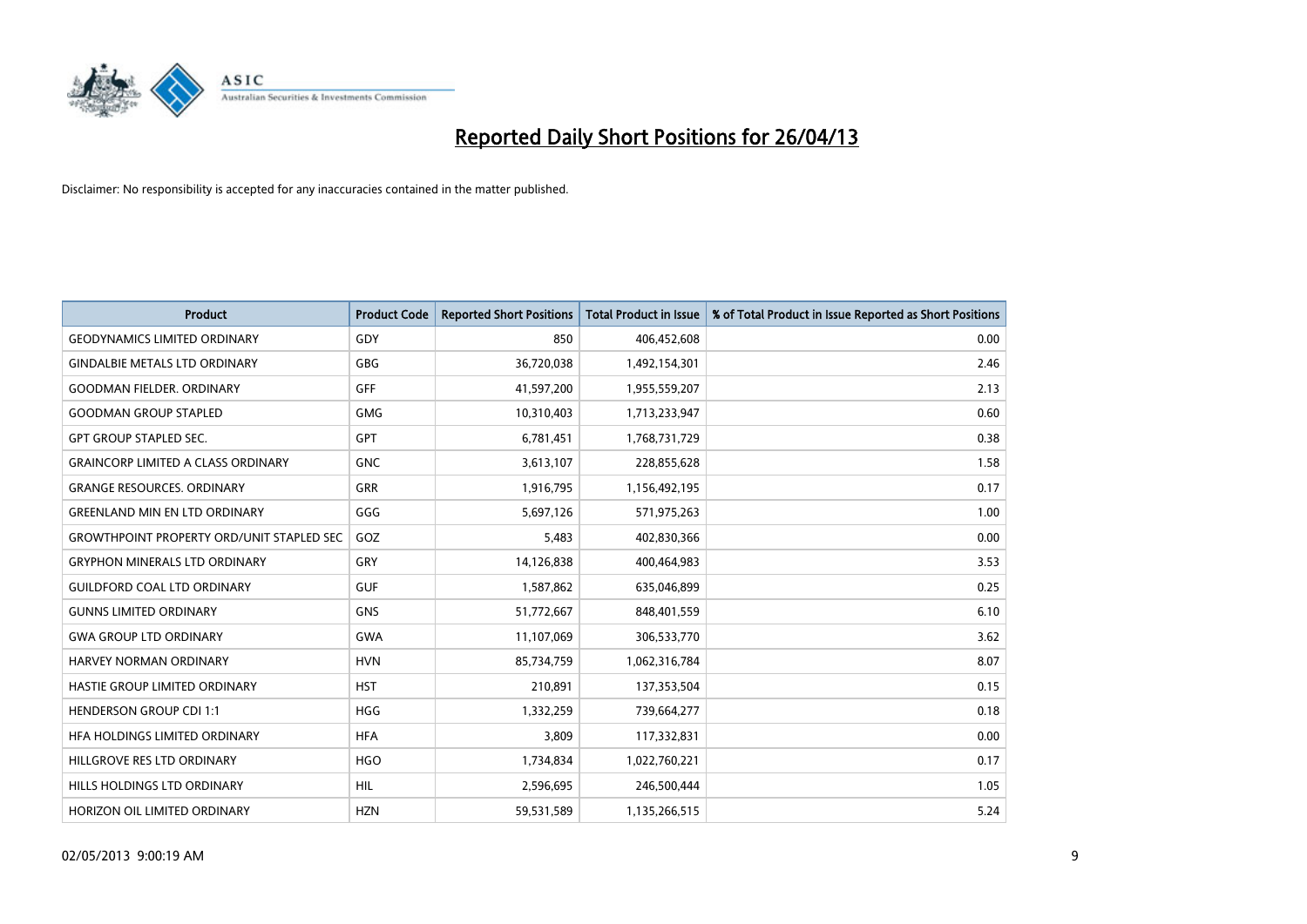

| <b>Product</b>                                | <b>Product Code</b> | <b>Reported Short Positions</b> | <b>Total Product in Issue</b> | % of Total Product in Issue Reported as Short Positions |
|-----------------------------------------------|---------------------|---------------------------------|-------------------------------|---------------------------------------------------------|
| <b>ICAR ASIA LTD ORDINARY</b>                 | ICQ                 | 25,000                          | 53,498,663                    | 0.05                                                    |
| ICON ENERGY LIMITED ORDINARY                  | <b>ICN</b>          | 1,561,331                       | 533,391,210                   | 0.29                                                    |
| <b>IINET LIMITED ORDINARY</b>                 | <b>IIN</b>          | 1,365,641                       | 161,238,847                   | 0.85                                                    |
| ILUKA RESOURCES ORDINARY                      | ILU                 | 58,338,299                      | 418,700,517                   | 13.93                                                   |
| <b>IMDEX LIMITED ORDINARY</b>                 | <b>IMD</b>          | 5,075,549                       | 210,473,188                   | 2.41                                                    |
| IMF (AUSTRALIA) LTD ORDINARY                  | <b>IMF</b>          | 1,081,382                       | 123,201,716                   | 0.88                                                    |
| <b>INCITEC PIVOT ORDINARY</b>                 | IPL                 | 30,157,645                      | 1,628,730,107                 | 1.85                                                    |
| INDEPENDENCE GROUP ORDINARY                   | <b>IGO</b>          | 5,017,016                       | 232,882,535                   | 2.15                                                    |
| <b>INDO MINES LIMITED ORDINARY</b>            | <b>IDO</b>          | 20,000                          | 538,026,598                   | 0.00                                                    |
| <b>INDOPHIL RESOURCES ORDINARY</b>            | <b>IRN</b>          | 932,399                         | 1,203,146,194                 | 0.08                                                    |
| INFIGEN ENERGY STAPLED SECURITIES             | <b>IFN</b>          | 3,291,809                       | 762,265,972                   | 0.43                                                    |
| <b>INSURANCE AUSTRALIA ORDINARY</b>           | IAG                 | 2,385,220                       | 2,079,034,021                 | 0.11                                                    |
| INTEGRATED RESEARCH ORDINARY                  | IRI                 | 36,718                          | 168,359,453                   | 0.02                                                    |
| <b>INTREPID MINES ORDINARY</b>                | <b>IAU</b>          | 16,763,468                      | 555,792,572                   | 3.02                                                    |
| <b>INVESTA OFFICE FUND STAPLED SECURITIES</b> | <b>IOF</b>          | 1,373,058                       | 614,047,458                   | 0.22                                                    |
| <b>INVOCARE LIMITED ORDINARY</b>              | <b>IVC</b>          | 1,047,551                       | 110,030,298                   | 0.95                                                    |
| ION LIMITED ORDINARY                          | <b>ION</b>          | 164,453                         | 256,365,105                   | 0.06                                                    |
| <b>IOOF HOLDINGS LTD ORDINARY</b>             | IFL                 | 2,313,340                       | 232,091,225                   | 1.00                                                    |
| <b>IRESS LIMITED ORDINARY</b>                 | <b>IRE</b>          | 2,543,356                       | 128,620,231                   | 1.98                                                    |
| <b>IRON ORE HOLDINGS ORDINARY</b>             | <b>IOH</b>          | 16,649                          | 161,174,005                   | 0.01                                                    |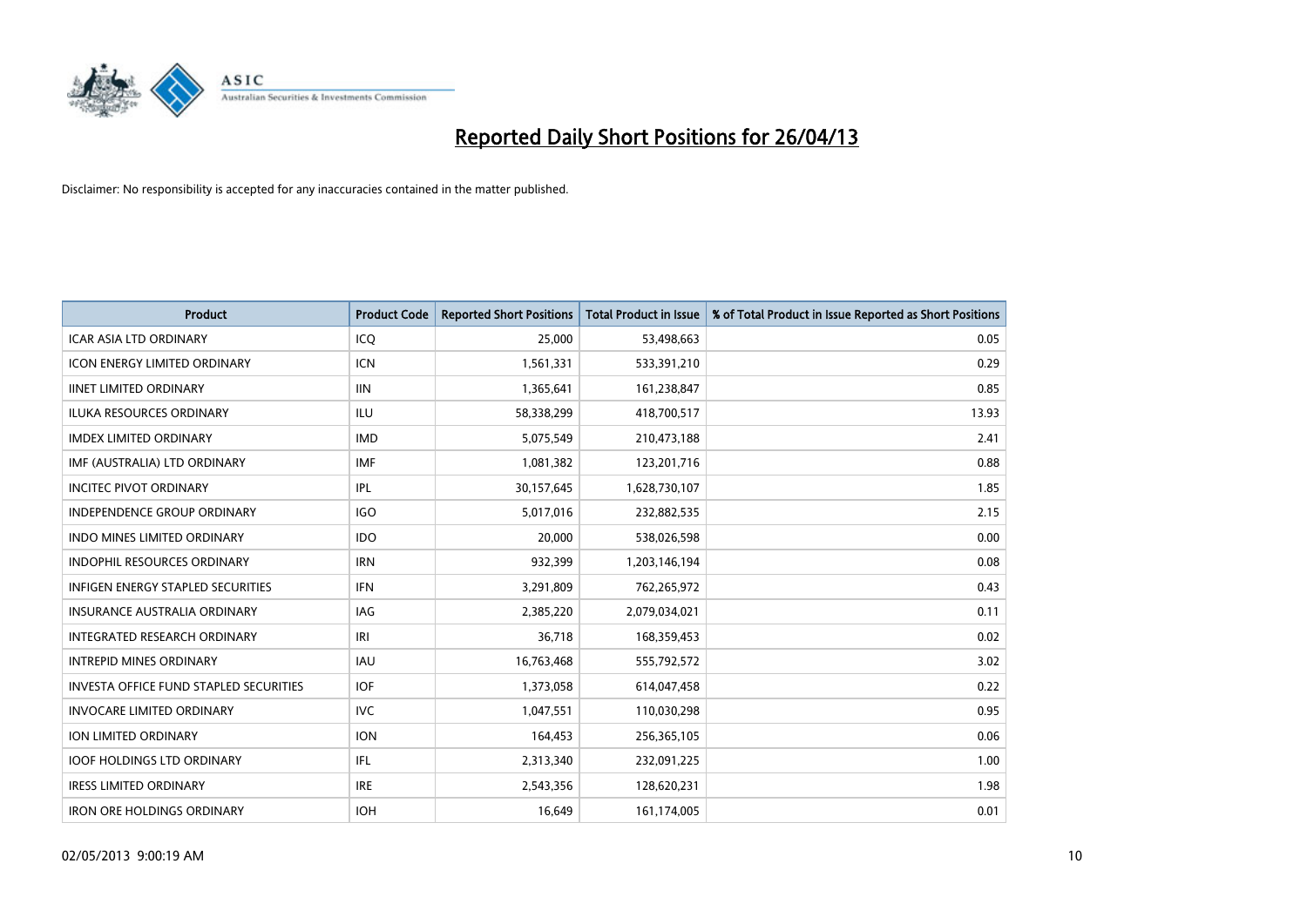

| <b>Product</b>                           | <b>Product Code</b> | <b>Reported Short Positions</b> | <b>Total Product in Issue</b> | % of Total Product in Issue Reported as Short Positions |
|------------------------------------------|---------------------|---------------------------------|-------------------------------|---------------------------------------------------------|
| <b>IVANHOE AUSTRALIA ORDINARY</b>        | <b>IVA</b>          | 1,654,763                       | 725,494,382                   | 0.23                                                    |
| JAMES HARDIE INDUST CHESS DEPOSITARY INT | <b>IHX</b>          | 6,101,579                       | 441,646,684                   | 1.38                                                    |
| <b>JB HI-FI LIMITED ORDINARY</b>         | <b>JBH</b>          | 18,262,810                      | 98,947,309                    | 18.46                                                   |
| <b>JUMBO INTERACTIVE ORDINARY</b>        | JIN                 | 10,947                          | 43,552,560                    | 0.03                                                    |
| <b>JUPITER MINES ORDINARY</b>            | <b>IMS</b>          | 30                              | 2,281,835,383                 | 0.00                                                    |
| <b>KAGARA LTD ORDINARY</b>               | KZL                 | 3,008,926                       | 798,953,117                   | 0.38                                                    |
| KAROON GAS AUSTRALIA ORDINARY            | <b>KAR</b>          | 1,432,645                       | 221,420,769                   | 0.65                                                    |
| KATHMANDU HOLD LTD ORDINARY              | <b>KMD</b>          | 465,110                         | 200,215,894                   | 0.23                                                    |
| <b>KBL MINING LIMITED ORDINARY</b>       | <b>KBL</b>          | 1,820                           | 293,535,629                   | 0.00                                                    |
| KINGSGATE CONSOLID. ORDINARY             | <b>KCN</b>          | 11,497,298                      | 152,191,905                   | 7.55                                                    |
| KINGSROSE MINING LTD ORDINARY            | <b>KRM</b>          | 457,753                         | 291,959,871                   | 0.16                                                    |
| LEIGHTON HOLDINGS ORDINARY               | LEI                 | 7,973,676                       | 337,230,813                   | 2.36                                                    |
| LEND LEASE GROUP UNIT/ORD STAPLED        | <b>LLC</b>          | 6,127,572                       | 575,508,314                   | 1.06                                                    |
| LINC ENERGY LTD ORDINARY                 | <b>LNC</b>          | 15,063,902                      | 520,765,276                   | 2.89                                                    |
| LION SELECTION GRP ORDINARY              | <b>LSX</b>          | 36                              | 88,031,572                    | 0.00                                                    |
| LYCOPODIUM LIMITED ORDINARY              | <b>LYL</b>          | 2,729                           | 38,955,103                    | 0.01                                                    |
| LYNAS CORPORATION ORDINARY               | <b>LYC</b>          | 203,692,847                     | 1,960,801,292                 | 10.39                                                   |
| M2 TELECOMMUNICATION ORDINARY            | <b>MTU</b>          | 6,098,460                       | 158,579,583                   | 3.85                                                    |
| <b>MACA LIMITED ORDINARY</b>             | <b>MLD</b>          | 1,745                           | 172,500,000                   | 0.00                                                    |
| <b>MACMAHON HOLDINGS ORDINARY</b>        | <b>MAH</b>          | 12,028,389                      | 1,261,699,966                 | 0.95                                                    |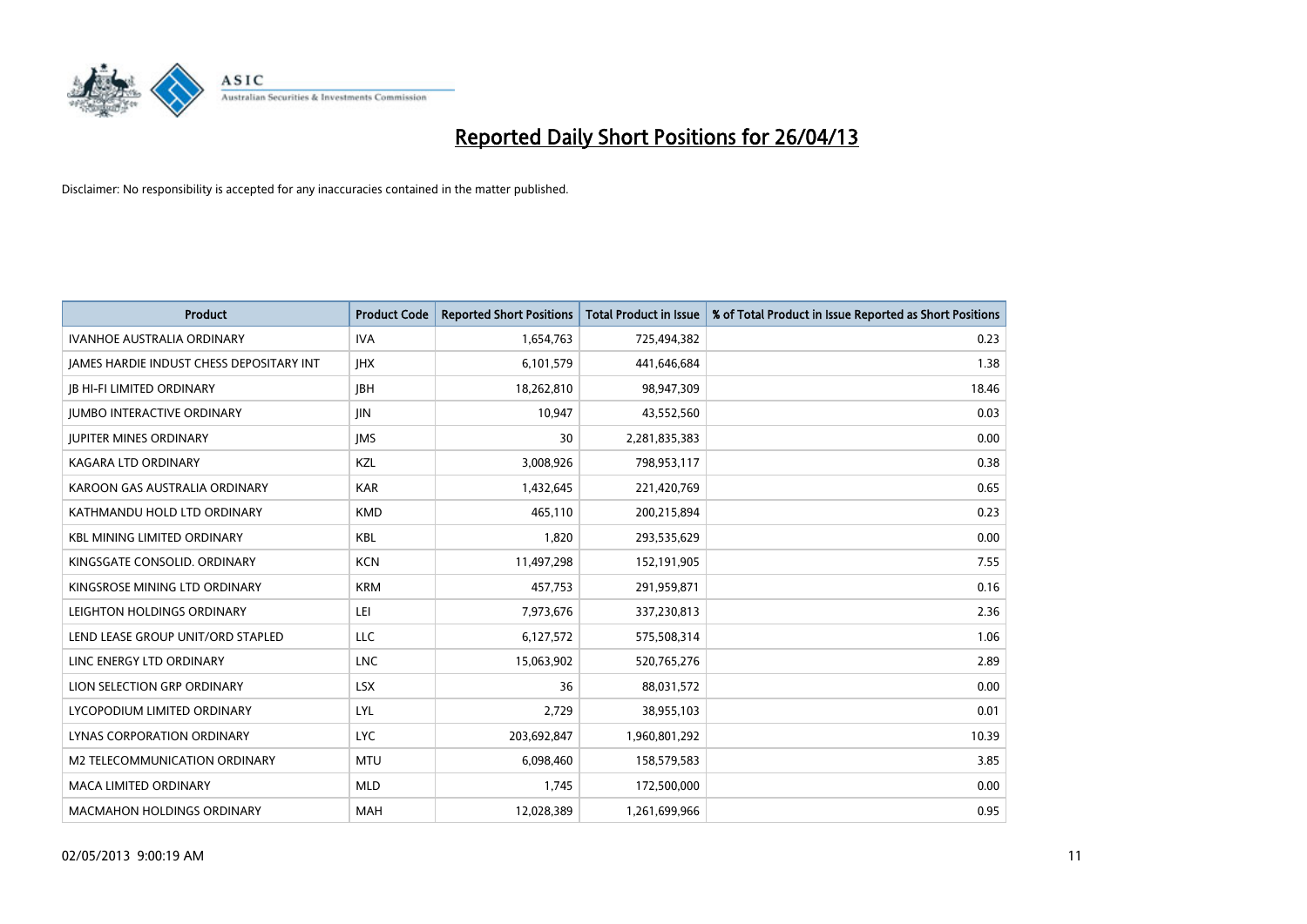

| <b>Product</b>                        | <b>Product Code</b> | <b>Reported Short Positions</b> | <b>Total Product in Issue</b> | % of Total Product in Issue Reported as Short Positions |
|---------------------------------------|---------------------|---------------------------------|-------------------------------|---------------------------------------------------------|
| MACO ATLAS ROADS GRP ORDINARY STAPLED | <b>MQA</b>          | 16,350,013                      | 478,531,436                   | 3.42                                                    |
| MACQUARIE GROUP LTD ORDINARY          | MQG                 | 3,190,669                       | 339,506,578                   | 0.94                                                    |
| MAGELLAN FIN GRP LTD ORDINARY         | <b>MFG</b>          | 591,090                         | 152,777,919                   | 0.39                                                    |
| <b>MATRIX C &amp; E LTD ORDINARY</b>  | <b>MCE</b>          | 3,454,698                       | 94,555,428                    | 3.65                                                    |
| <b>MAVERICK DRILLING ORDINARY</b>     | <b>MAD</b>          | 12,039,076                      | 452,726,751                   | 2.66                                                    |
| MCMILLAN SHAKESPEARE ORDINARY         | <b>MMS</b>          | 506,804                         | 74,523,965                    | 0.68                                                    |
| <b>MCPHERSON'S LTD ORDINARY</b>       | <b>MCP</b>          | 5,984                           | 89,294,198                    | 0.01                                                    |
| MEDUSA MINING LTD ORDINARY            | <b>MML</b>          | 3,268,255                       | 188,903,911                   | 1.73                                                    |
| MELBOURNE IT LIMITED ORDINARY         | <b>MLB</b>          | 11                              | 82,451,363                    | 0.00                                                    |
| MEO AUSTRALIA LTD ORDINARY            | <b>MEO</b>          | 362,234                         | 627,264,587                   | 0.06                                                    |
| <b>MERMAID MARINE ORDINARY</b>        | <b>MRM</b>          | 812,680                         | 227,935,608                   | 0.36                                                    |
| MESOBLAST LIMITED ORDINARY            | <b>MSB</b>          | 15,286,911                      | 314,811,301                   | 4.86                                                    |
| METALS X LIMITED ORDINARY             | <b>MLX</b>          | 77,960                          | 1,651,766,110                 | 0.00                                                    |
| METCASH LIMITED ORDINARY              | <b>MTS</b>          | 81,008,520                      | 880,704,786                   | 9.20                                                    |
| MICLYN EXP OFFSHR ORDINARY            | <b>MIO</b>          | 495,229                         | 281,536,912                   | 0.18                                                    |
| MILTON CORPORATION ORDINARY           | <b>MLT</b>          | 12,800                          | 122,147,119                   | 0.01                                                    |
| MINCOR RESOURCES NL ORDINARY          | <b>MCR</b>          | 2,446,232                       | 188,208,274                   | 1.30                                                    |
| MINERA GOLD LTD ORDINARY              | <b>MIZ</b>          | 52,288                          | 466,922,122                   | 0.01                                                    |
| MINERAL DEPOSITS ORDINARY             | <b>MDL</b>          | 2,277,023                       | 83,538,786                    | 2.73                                                    |
| MINERAL RESOURCES. ORDINARY           | <b>MIN</b>          | 4,230,065                       | 185,724,169                   | 2.28                                                    |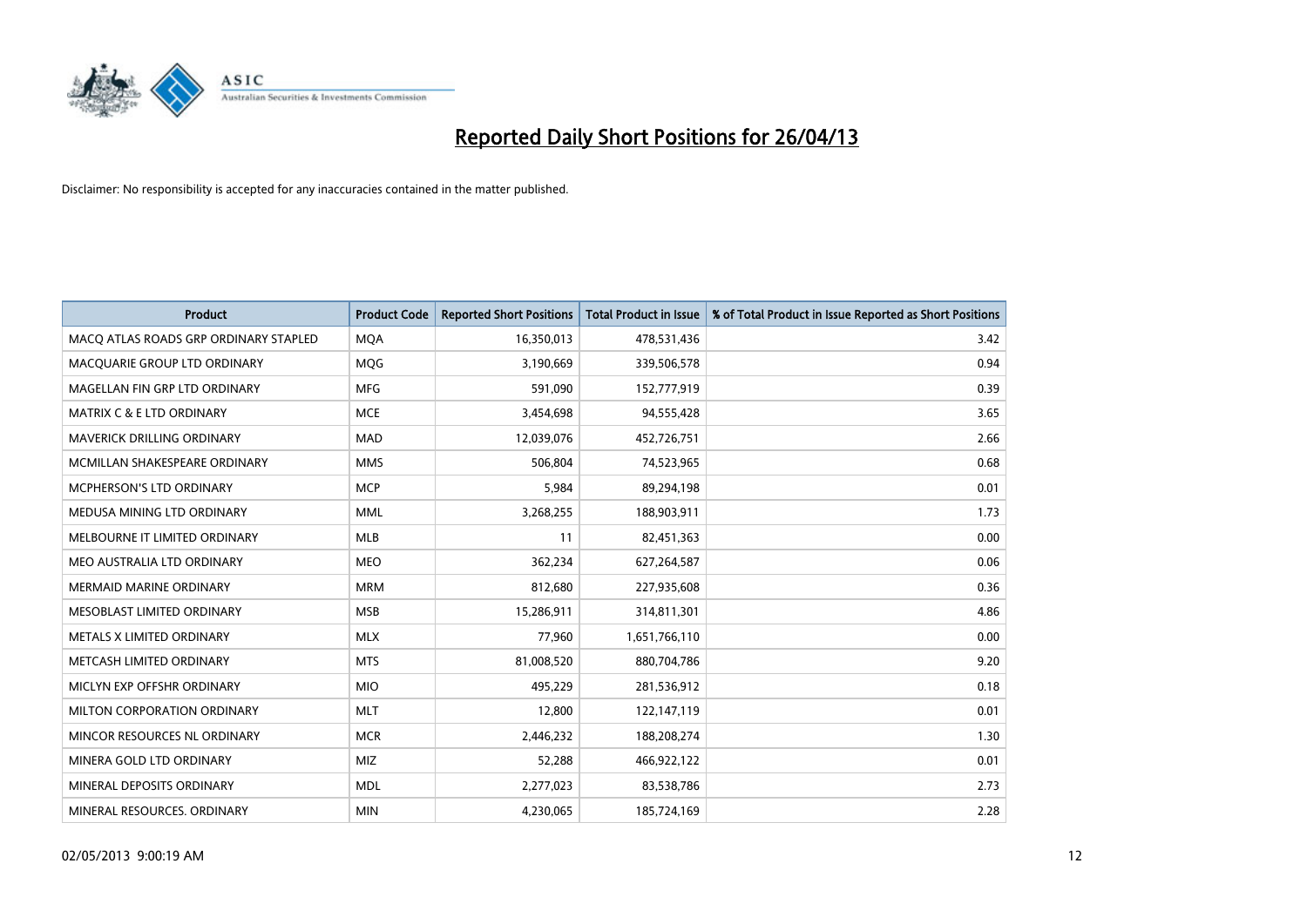

| <b>Product</b>                    | <b>Product Code</b> | <b>Reported Short Positions</b> | <b>Total Product in Issue</b> | % of Total Product in Issue Reported as Short Positions |
|-----------------------------------|---------------------|---------------------------------|-------------------------------|---------------------------------------------------------|
| MIRABELA NICKEL LTD ORDINARY      | <b>MBN</b>          | 20,133,650                      | 876,765,094                   | 2.30                                                    |
| MIRVAC GROUP STAPLED SECURITIES   | <b>MGR</b>          | 7,186,363                       | 3,426,028,367                 | 0.21                                                    |
| MOLOPO ENERGY LTD ORDINARY        | <b>MPO</b>          | 1,404,567                       | 246,371,894                   | 0.57                                                    |
| MONADELPHOUS GROUP ORDINARY       | <b>MND</b>          | 10,621,770                      | 90,940,258                    | 11.68                                                   |
| MORTGAGE CHOICE LTD ORDINARY      | <b>MOC</b>          | 1,500,129                       | 123,431,282                   | 1.22                                                    |
| <b>MOUNT GIBSON IRON ORDINARY</b> | <b>MGX</b>          | 15,717,580                      | 1,090,584,232                 | 1.44                                                    |
| MULTIPLEX SITES SITES             | <b>MXUPA</b>        | 1,002                           | 4,500,000                     | 0.02                                                    |
| MURCHISON METALS LTD ORDINARY     | <b>MMX</b>          | 3,744,522                       | 450,497,346                   | 0.83                                                    |
| <b>MYER HOLDINGS LTD ORDINARY</b> | <b>MYR</b>          | 87,761,096                      | 583,594,551                   | 15.04                                                   |
| <b>MYSTATE LIMITED ORDINARY</b>   | <b>MYS</b>          | 34,351                          | 87,117,374                    | 0.04                                                    |
| NATIONAL AUST, BANK ORDINARY      | <b>NAB</b>          | 13,830,644                      | 2,342,421,436                 | 0.59                                                    |
| NAVITAS LIMITED ORDINARY          | <b>NVT</b>          | 14,450,614                      | 375,367,918                   | 3.85                                                    |
| NEON ENERGY LIMITED ORDINARY      | <b>NEN</b>          | 2,330,156                       | 549,844,091                   | 0.42                                                    |
| NEW HOPE CORPORATION ORDINARY     | <b>NHC</b>          | 2,506,177                       | 830,563,352                   | 0.30                                                    |
| NEW STANDARD ENERGY ORDINARY      | <b>NSE</b>          | 480,664                         | 305,331,847                   | 0.16                                                    |
| NEWCREST MINING ORDINARY          | <b>NCM</b>          | 5,759,297                       | 766,510,971                   | 0.75                                                    |
| NEWS CORP A NON-VOTING CDI        | <b>NWSLV</b>        | 2,519,065                       | 1,518,828,757                 | 0.17                                                    |
| NEWS CORP B VOTING CDI            | <b>NWS</b>          | 870,489                         | 798,520,953                   | 0.11                                                    |
| NEWSAT LIMITED ORDINARY           | <b>NWT</b>          | 323                             | 515,708,507                   | 0.00                                                    |
| NEXTDC LIMITED ORDINARY           | <b>NXT</b>          | 4,966,585                       | 173,102,288                   | 2.87                                                    |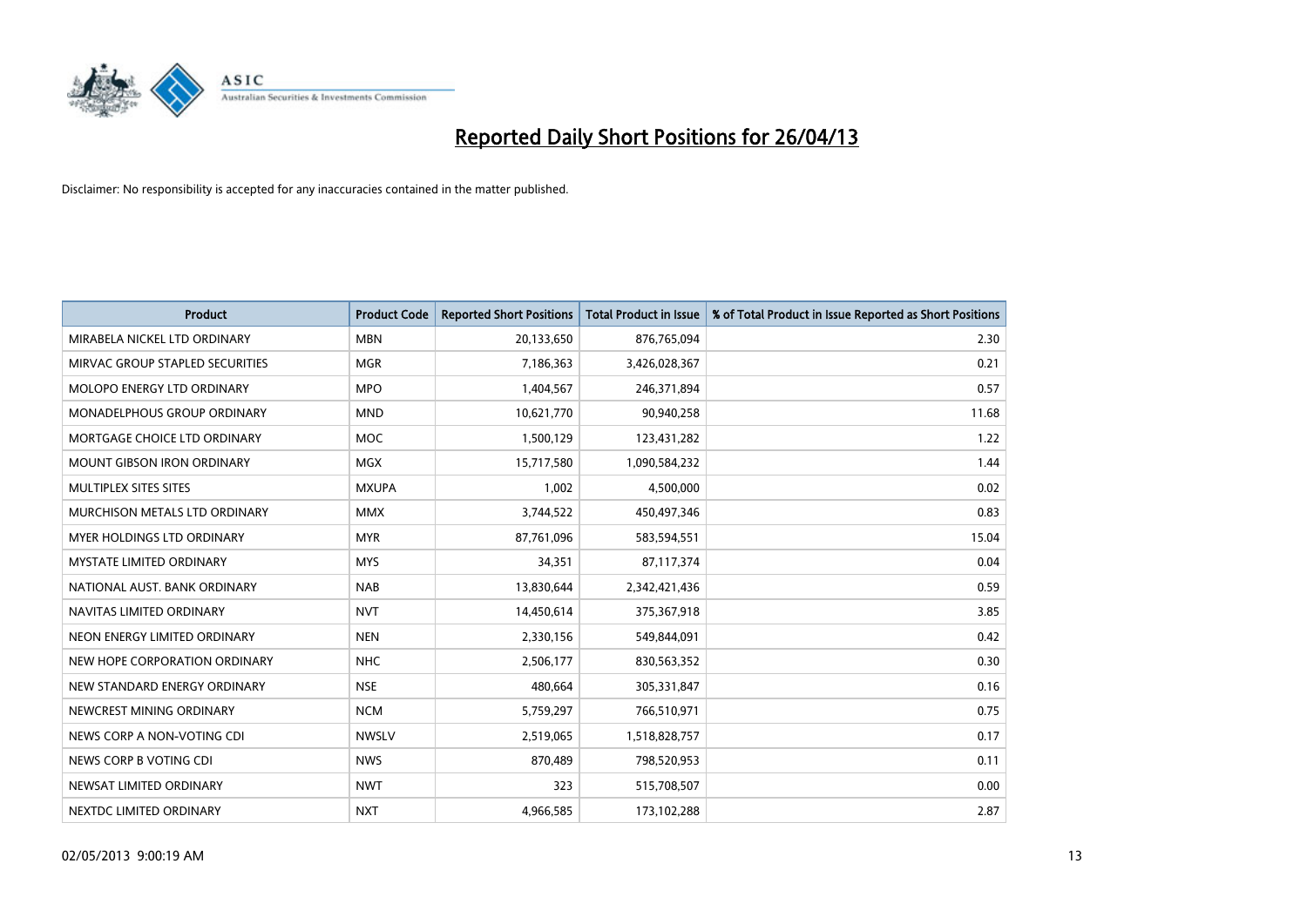

| <b>Product</b>                        | <b>Product Code</b> | <b>Reported Short Positions</b> | <b>Total Product in Issue</b> | % of Total Product in Issue Reported as Short Positions |
|---------------------------------------|---------------------|---------------------------------|-------------------------------|---------------------------------------------------------|
| NEXUS ENERGY LIMITED ORDINARY         | <b>NXS</b>          | 12,255,298                      | 1,329,821,159                 | 0.92                                                    |
| NIB HOLDINGS LIMITED ORDINARY         | <b>NHF</b>          | 3,077                           | 439,004,182                   | 0.00                                                    |
| NIDO PETROLEUM ORDINARY               | <b>NDO</b>          | 42,400                          | 2,044,984,301                 | 0.00                                                    |
| NOBLE MINERAL RES ORDINARY            | <b>NMG</b>          | 2,528,936                       | 666,397,952                   | 0.38                                                    |
| NORFOLK GROUP ORDINARY                | <b>NFK</b>          | 50                              | 158,890,730                   | 0.00                                                    |
| NORTHERN IRON LTD ORDINARY            | <b>NFE</b>          | 1,911,998                       | 484,405,314                   | 0.39                                                    |
| NORTHERN STAR ORDINARY                | <b>NST</b>          | 3,559,120                       | 424,277,027                   | 0.84                                                    |
| NRW HOLDINGS LIMITED ORDINARY         | <b>NWH</b>          | 19,424,368                      | 278,888,011                   | 6.96                                                    |
| NUCOAL RESOURCES LTD ORDINARY         | <b>NCR</b>          | 150,000                         | 768,612,354                   | 0.02                                                    |
| NUFARM LIMITED ORDINARY               | <b>NUF</b>          | 12,271,332                      | 262,796,891                   | 4.67                                                    |
| OCEANAGOLD CORP. CHESS DEPOSITARY INT | <b>OGC</b>          | 931,373                         | 293,517,918                   | 0.32                                                    |
| OIL SEARCH LTD ORDINARY               | OSH                 | 23,270,427                      | 1,338,243,530                 | 1.74                                                    |
| OM HOLDINGS LIMITED ORDINARY          | OMH                 | 3,793,710                       | 673,423,337                   | 0.56                                                    |
| ORICA LIMITED ORDINARY                | ORI                 | 4,524,568                       | 366,868,401                   | 1.23                                                    |
| ORIGIN ENERGY ORDINARY                | <b>ORG</b>          | 15,728,890                      | 1,097,938,465                 | 1.43                                                    |
| OROCOBRE LIMITED ORDINARY             | <b>ORE</b>          | 678,449                         | 117,745,140                   | 0.58                                                    |
| OROTONGROUP LIMITED ORDINARY          | ORL                 | 95,146                          | 40,880,902                    | 0.23                                                    |
| ORPHEUS ENERGY LTD ORDINARY           | <b>OEG</b>          | 67,200                          | 130,475,919                   | 0.05                                                    |
| OZ MINERALS ORDINARY                  | OZL                 | 17,143,025                      | 303,470,022                   | 5.65                                                    |
| PACIFIC BRANDS ORDINARY               | <b>PBG</b>          | 13,216,524                      | 912,915,695                   | 1.45                                                    |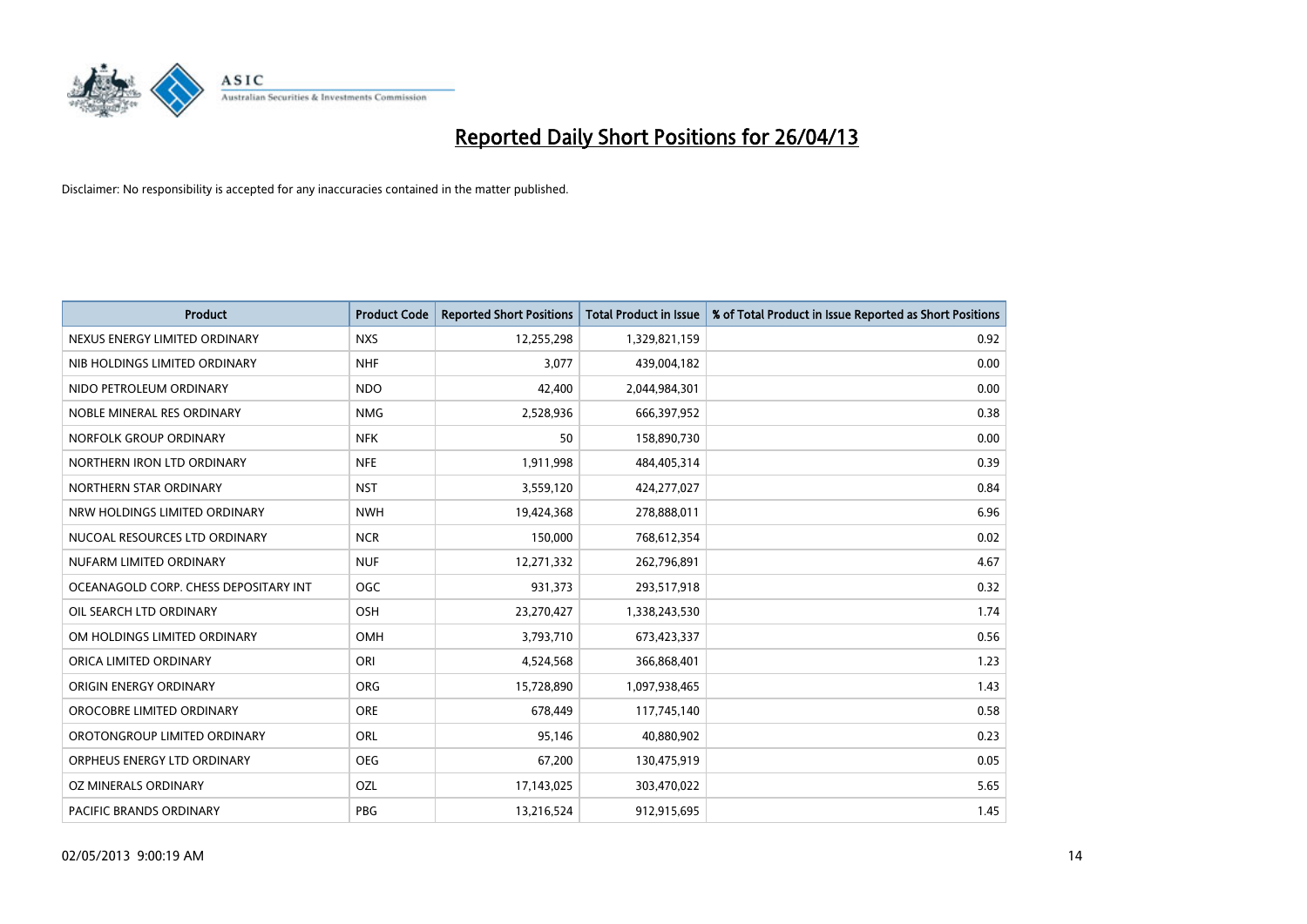

| <b>Product</b>                | <b>Product Code</b> | <b>Reported Short Positions</b> | <b>Total Product in Issue</b> | % of Total Product in Issue Reported as Short Positions |
|-------------------------------|---------------------|---------------------------------|-------------------------------|---------------------------------------------------------|
| PALADIN ENERGY LTD ORDINARY   | <b>PDN</b>          | 112,306,544                     | 837,187,808                   | 13.41                                                   |
| PANAUST LIMITED ORDINARY      | <b>PNA</b>          | 7,674,751                       | 615,911,205                   | 1.25                                                    |
| PANORAMIC RESOURCES ORDINARY  | PAN                 | 2,071,099                       | 256,899,729                   | 0.81                                                    |
| PAPERLINX LIMITED ORDINARY    | <b>PPX</b>          | 47,806                          | 609,280,761                   | 0.01                                                    |
| PAPILLON RES LTD ORDINARY     | PIR                 | 2,492,937                       | 336,978,210                   | 0.74                                                    |
| PATTIES FOODS LTD ORDINARY    | PFL                 | 4,605                           | 139,065,639                   | 0.00                                                    |
| PEET LIMITED ORDINARY         | <b>PPC</b>          | 4,086,034                       | 364,592,768                   | 1.12                                                    |
| PERILYA LIMITED ORDINARY      | PEM                 | 18,050                          | 769,316,426                   | 0.00                                                    |
| PERPETUAL LIMITED ORDINARY    | <b>PPT</b>          | 2,120,857                       | 41,980,678                    | 5.05                                                    |
| PERSEUS MINING LTD ORDINARY   | <b>PRU</b>          | 23,276,778                      | 457,962,088                   | 5.08                                                    |
| PHARMAXIS LTD ORDINARY        | <b>PXS</b>          | 13,673,382                      | 308,543,389                   | 4.43                                                    |
| PLATINUM ASSET ORDINARY       | <b>PTM</b>          | 6,218,313                       | 561,347,878                   | 1.11                                                    |
| PLATINUM AUSTRALIA ORDINARY   | PLA                 | 836,127                         | 504,968,043                   | 0.17                                                    |
| PMI GOLD CORP CDI 1:1         | <b>PVM</b>          | 232,274                         | 146,516,845                   | 0.16                                                    |
| PMP LIMITED ORDINARY          | <b>PMP</b>          | 128,840                         | 323,781,124                   | 0.04                                                    |
| PRAIRIE DOWNS METALS ORDINARY | <b>PDZ</b>          | 39,496                          | 116,791,612                   | 0.03                                                    |
| PRANA BIOTECHNOLOGY ORDINARY  | PBT                 | 306,080                         | 371,239,938                   | 0.08                                                    |
| PREMIER INVESTMENTS ORDINARY  | <b>PMV</b>          | 479,999                         | 155,260,478                   | 0.31                                                    |
| PRIMA BIOMED LTD ORDINARY     | <b>PRR</b>          | 767,755                         | 1,066,063,388                 | 0.07                                                    |
| PRIMARY HEALTH CARE ORDINARY  | <b>PRY</b>          | 17,069,509                      | 503,921,941                   | 3.39                                                    |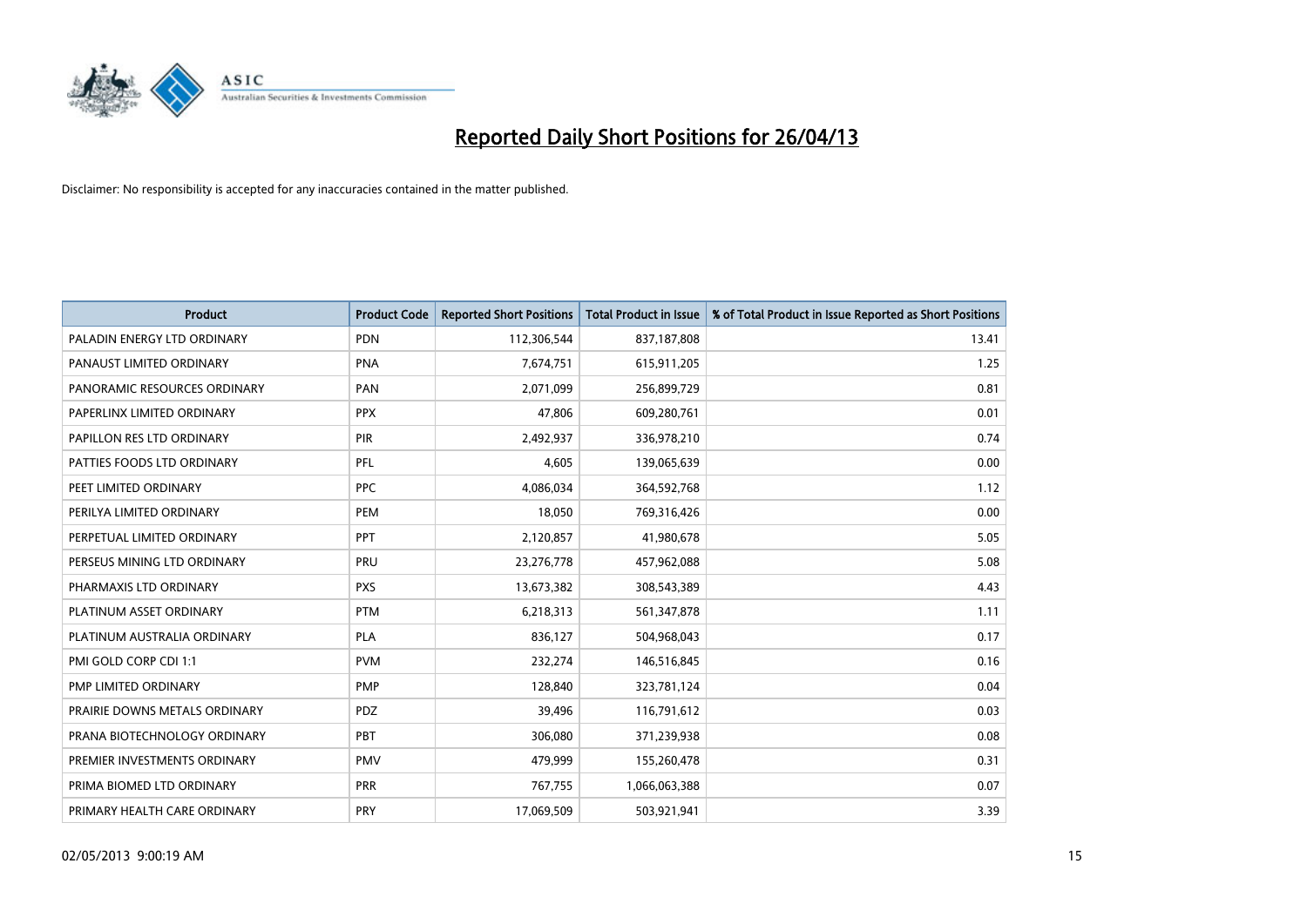

| <b>Product</b>                    | <b>Product Code</b> | <b>Reported Short Positions</b> | <b>Total Product in Issue</b> | % of Total Product in Issue Reported as Short Positions |
|-----------------------------------|---------------------|---------------------------------|-------------------------------|---------------------------------------------------------|
| PRIME MEDIA GRP LTD ORDINARY      | <b>PRT</b>          | 4,015                           | 366,330,303                   | 0.00                                                    |
| PRIMEAG AUSTRALIA ORDINARY        | PAG                 | 36,341                          | 266,394,444                   | 0.01                                                    |
| PROGRAMMED ORDINARY               | <b>PRG</b>          | 227,876                         | 118,179,696                   | 0.19                                                    |
| PURA VIDA ENERGY NL ORDINARY      | <b>PVD</b>          | 157,040                         | 59,983,514                    | 0.26                                                    |
| <b>QANTAS AIRWAYS ORDINARY</b>    | QAN                 | 26,751,281                      | 2,241,945,788                 | 1.19                                                    |
| OBE INSURANCE GROUP ORDINARY      | <b>OBE</b>          | 49,503,765                      | 1,200,002,952                 | 4.13                                                    |
| <b>QLD MINING CORP ORDINARY</b>   | <b>OMN</b>          | 1,300,000                       | 869,999,817                   | 0.15                                                    |
| ORXPHARMA LTD ORDINARY            | <b>QRX</b>          | 130,696                         | 144,644,706                   | 0.09                                                    |
| <b>QUBE HOLDINGS LTD ORDINARY</b> | <b>QUB</b>          | 15,635,302                      | 928,965,547                   | 1.68                                                    |
| RAMELIUS RESOURCES ORDINARY       | <b>RMS</b>          | 6,144,881                       | 337,586,949                   | 1.82                                                    |
| RAMSAY HEALTH CARE ORDINARY       | <b>RHC</b>          | 1,581,799                       | 202,081,252                   | 0.78                                                    |
| RANGE RESOURCES LTD ORDINARY      | <b>RRS</b>          | 44,458                          | 2,567,810,783                 | 0.00                                                    |
| <b>RCR TOMLINSON ORDINARY</b>     | <b>RCR</b>          | 93,971                          | 132,431,265                   | 0.07                                                    |
| <b>REA GROUP ORDINARY</b>         | <b>REA</b>          | 62,012                          | 131,714,699                   | 0.05                                                    |
| <b>RECKON LIMITED ORDINARY</b>    | <b>RKN</b>          | 451,770                         | 129,488,015                   | 0.35                                                    |
| RED 5 LIMITED ORDINARY            | <b>RED</b>          | 789,746                         | 135,488,008                   | 0.58                                                    |
| RED FORK ENERGY ORDINARY          | <b>RFE</b>          | 5,255,173                       | 384,951,719                   | 1.37                                                    |
| REDBANK ENERGY LTD ORDINARY       | AEJ                 | 13                              | 786,287                       | 0.00                                                    |
| <b>REDFLEX HOLDINGS ORDINARY</b>  | <b>RDF</b>          | 1                               | 110,762,310                   | 0.00                                                    |
| REECE AUSTRALIA LTD. ORDINARY     | <b>REH</b>          | 575                             | 99,600,000                    | 0.00                                                    |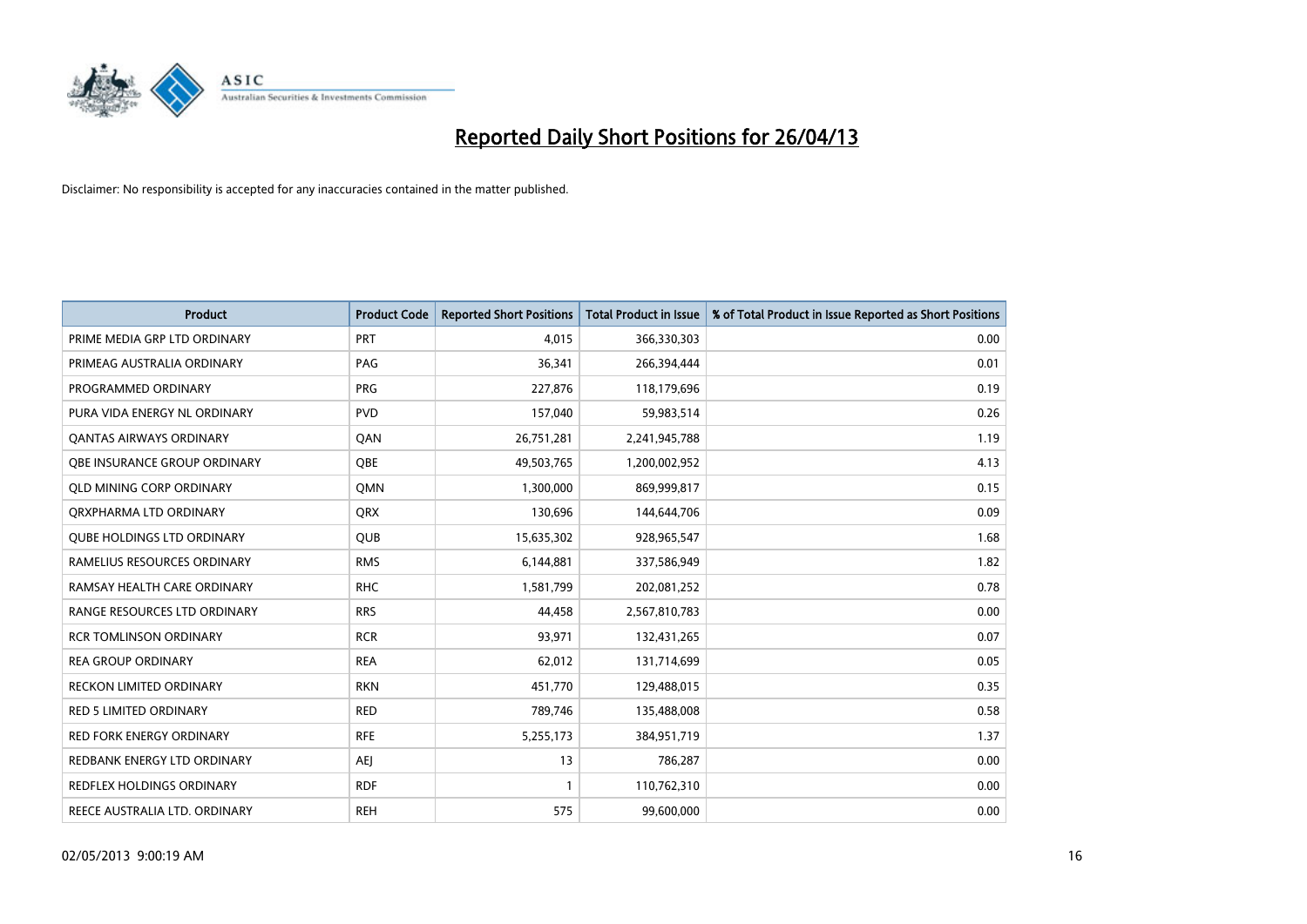

| <b>Product</b>                        | <b>Product Code</b> | <b>Reported Short Positions</b> | <b>Total Product in Issue</b> | % of Total Product in Issue Reported as Short Positions |
|---------------------------------------|---------------------|---------------------------------|-------------------------------|---------------------------------------------------------|
| <b>REGIS RESOURCES ORDINARY</b>       | <b>RRL</b>          | 12,954,639                      | 474,413,655                   | 2.73                                                    |
| RESMED INC CDI 10:1                   | <b>RMD</b>          | 14,048,326                      | 1,556,242,300                 | 0.90                                                    |
| <b>RESOLUTE MINING ORDINARY</b>       | <b>RSG</b>          | 2,210,413                       | 643,094,224                   | 0.34                                                    |
| RESOURCE GENERATION ORDINARY          | <b>RES</b>          | 580,072                         | 284,698,002                   | 0.20                                                    |
| RETAIL FOOD GROUP ORDINARY            | <b>RFG</b>          | 203,145                         | 130,227,856                   | 0.16                                                    |
| REX MINERALS LIMITED ORDINARY         | <b>RXM</b>          | 2,554,728                       | 188,907,284                   | 1.35                                                    |
| <b>RIALTO ENERGY ORDINARY</b>         | <b>RIA</b>          | 223,828                         | 682,929,991                   | 0.03                                                    |
| RIDLEY CORPORATION ORDINARY           | <b>RIC</b>          | 1,293,682                       | 307,817,071                   | 0.42                                                    |
| RIO TINTO LIMITED ORDINARY            | <b>RIO</b>          | 12,437,294                      | 435,758,720                   | 2.85                                                    |
| ROC OIL COMPANY ORDINARY              | <b>ROC</b>          | 1,570,464                       | 683,235,552                   | 0.23                                                    |
| RURALCO HOLDINGS ORDINARY             | <b>RHL</b>          | 12,000                          | 55,019,284                    | 0.02                                                    |
| SAI GLOBAL LIMITED ORDINARY           | SAI                 | 12,971,980                      | 209,019,442                   | 6.21                                                    |
| SALMAT LIMITED ORDINARY               | <b>SLM</b>          | 77,686                          | 159,812,799                   | 0.05                                                    |
| SAMSON OIL & GAS LTD ORDINARY         | SSN                 | 3,651,000                       | 2,114,831,858                 | 0.17                                                    |
| SANDFIRE RESOURCES ORDINARY           | <b>SFR</b>          | 3,828,689                       | 153,650,968                   | 2.49                                                    |
| <b>SANTOS LTD ORDINARY</b>            | <b>STO</b>          | 3,042,690                       | 964,267,679                   | 0.32                                                    |
| SARACEN MINERAL ORDINARY              | SAR                 | 10,510,988                      | 595,263,186                   | 1.77                                                    |
| SCA PROPERTY GROUP STAPLED SECURITIES | <b>SCP</b>          | 31,757,001                      | 585,455,114                   | 5.42                                                    |
| SEDGMAN LIMITED ORDINARY              | <b>SDM</b>          | 556,575                         | 220,368,310                   | 0.25                                                    |
| SEEK LIMITED ORDINARY                 | <b>SEK</b>          | 13,131,456                      | 337,833,019                   | 3.89                                                    |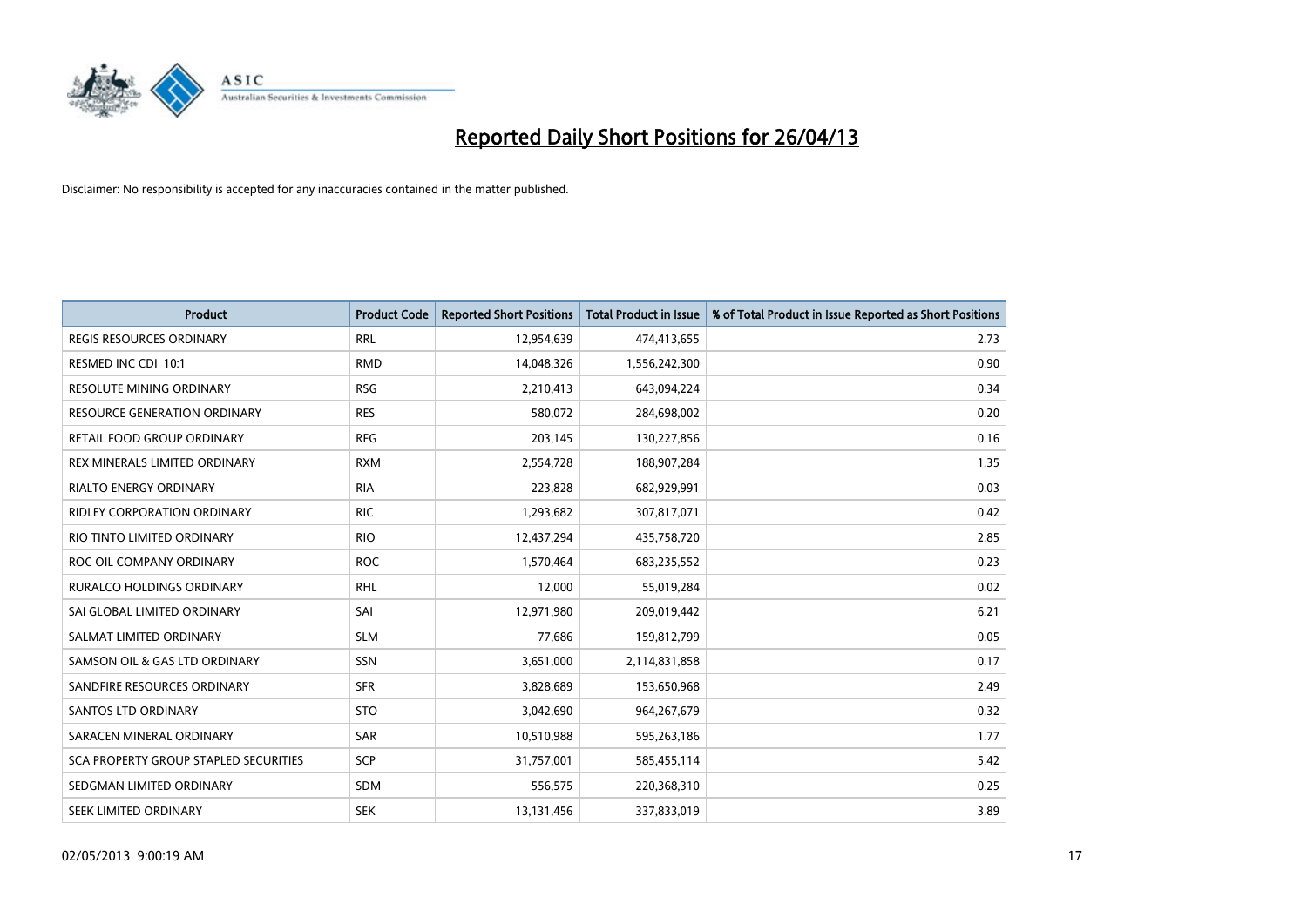

| <b>Product</b>                           | <b>Product Code</b> | <b>Reported Short Positions</b> | <b>Total Product in Issue</b> | % of Total Product in Issue Reported as Short Positions |
|------------------------------------------|---------------------|---------------------------------|-------------------------------|---------------------------------------------------------|
| SELECT HARVESTS ORDINARY                 | SHV                 | 6,272                           | 57,151,112                    | 0.01                                                    |
| SENEX ENERGY LIMITED ORDINARY            | <b>SXY</b>          | 19,767,426                      | 1,140,804,837                 | 1.73                                                    |
| SERVCORP LIMITED ORDINARY                | SRV                 | 80                              | 98,432,275                    | 0.00                                                    |
| SERVICE STREAM ORDINARY                  | SSM                 | 729,353                         | 283,418,867                   | 0.26                                                    |
| SEVEN GROUP HOLDINGS ORDINARY            | <b>SVW</b>          | 1,371,112                       | 308,160,281                   | 0.44                                                    |
| SEVEN WEST MEDIA LTD ORDINARY            | <b>SWM</b>          | 14,651,918                      | 999,160,872                   | 1.47                                                    |
| SIGMA PHARMACEUTICAL ORDINARY            | <b>SIP</b>          | 9,112,238                       | 1,151,625,141                 | 0.79                                                    |
| SILEX SYSTEMS ORDINARY                   | <b>SLX</b>          | 1,666,572                       | 170,232,464                   | 0.98                                                    |
| SILVER CHEF LIMITED ORDINARY             | SIV                 | 14,543                          | 28,762,745                    | 0.05                                                    |
| SILVER LAKE RESOURCE ORDINARY            | <b>SLR</b>          | 5,407,405                       | 379,048,750                   | 1.43                                                    |
| SIMS METAL MGMT LTD ORDINARY             | SGM                 | 14,367,579                      | 204,309,387                   | 7.03                                                    |
| SINGAPORE TELECOMM. CHESS DEPOSITARY INT | SGT                 | 808,626                         | 194,460,137                   | 0.42                                                    |
| SIRIUS RESOURCES NL ORDINARY             | <b>SIR</b>          | 874,720                         | 224,620,167                   | 0.39                                                    |
| SIRTEX MEDICAL ORDINARY                  | <b>SRX</b>          | 712,329                         | 55,768,136                    | 1.28                                                    |
| SKILLED GROUP LTD ORDINARY               | <b>SKE</b>          | 4,569,400                       | 233,533,526                   | 1.96                                                    |
| SKY NETWORK ORDINARY                     | <b>SKT</b>          | 150,000                         | 389,139,785                   | 0.04                                                    |
| SKYCITY ENT GRP LTD ORDINARY             | <b>SKC</b>          | 132,313                         | 576,958,340                   | 0.02                                                    |
| <b>SLATER &amp; GORDON ORDINARY</b>      | SGH                 | 2,686                           | 170,537,215                   | 0.00                                                    |
| SMS MANAGEMENT, ORDINARY                 | <b>SMX</b>          | 2,407,269                       | 69,378,477                    | 3.47                                                    |
| SONIC HEALTHCARE ORDINARY                | SHL                 | 9,901,037                       | 396,207,681                   | 2.50                                                    |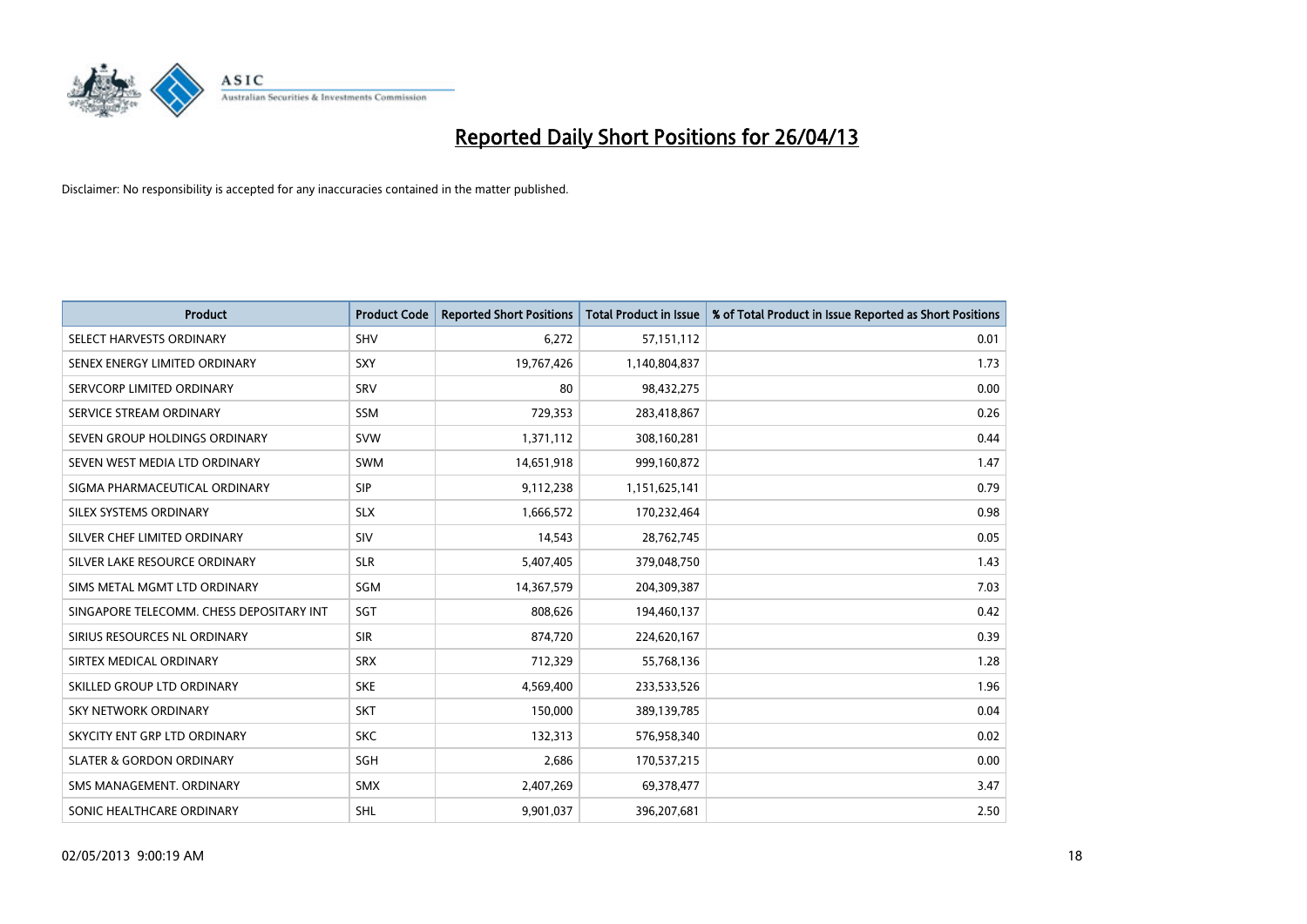

| <b>Product</b>                           | <b>Product Code</b> | <b>Reported Short Positions</b> | <b>Total Product in Issue</b> | % of Total Product in Issue Reported as Short Positions |
|------------------------------------------|---------------------|---------------------------------|-------------------------------|---------------------------------------------------------|
| SOUL PATTINSON (W.H) ORDINARY            | SOL                 | 24,070                          | 239,395,320                   | 0.01                                                    |
| SP AUSNET STAPLED SECURITIES             | <b>SPN</b>          | 26,936,765                      | 3,367,543,113                 | 0.80                                                    |
| SPARK INFRASTRUCTURE STAPLED NOTE & UNIT | SKI                 | 50,007,590                      | 1,326,734,264                 | 3.77                                                    |
| SPDR 200 FUND ETF UNITS                  | <b>STW</b>          | 56,308                          | 46,151,346                    | 0.12                                                    |
| ST BARBARA LIMITED ORDINARY              | <b>SBM</b>          | 9,273,157                       | 488,074,077                   | 1.90                                                    |
| STARPHARMA HOLDINGS ORDINARY             | <b>SPL</b>          | 11,214,580                      | 283,665,948                   | 3.95                                                    |
| STHN CROSS MEDIA ORDINARY                | <b>SXL</b>          | 7,555,737                       | 704,858,524                   | 1.07                                                    |
| STOCKLAND UNITS/ORD STAPLED              | SGP                 | 15,334,003                      | 2,202,657,963                 | 0.70                                                    |
| STRAITS RES LTD. ORDINARY                | <b>SRQ</b>          | 64,365                          | 1,164,150,159                 | 0.01                                                    |
| STW COMMUNICATIONS ORDINARY              | SGN                 | 143,735                         | 403,828,512                   | 0.04                                                    |
| SUNCORP GROUP LTD ORDINARY               | <b>SUN</b>          | 6,057,506                       | 1,286,600,980                 | 0.47                                                    |
| SUNDANCE ENERGY ORDINARY                 | <b>SEA</b>          | 1,509,632                       | 402,304,140                   | 0.38                                                    |
| SUNDANCE RESOURCES ORDINARY              | <b>SDL</b>          | 26,745,825                      | 3,072,110,985                 | 0.87                                                    |
| SUNLAND GROUP LTD ORDINARY               | <b>SDG</b>          | 18,391                          | 189,417,674                   | 0.01                                                    |
| SUPER RET REP LTD ORDINARY               | <b>SUL</b>          | 615,586                         | 196,472,811                   | 0.31                                                    |
| SYD AIRPORT STAPLED US PROHIBIT.         | SYD                 | 23,474,433                      | 1,861,210,782                 | 1.26                                                    |
| SYRAH RESOURCES ORDINARY                 | <b>SYR</b>          | 453,990                         | 147,767,623                   | 0.31                                                    |
| TABCORP HOLDINGS LTD ORDINARY            | <b>TAH</b>          | 15,429,248                      | 744,885,690                   | 2.07                                                    |
| TALON PETROLEUM LTD ORDINARY             | <b>TPD</b>          | 38,218                          | 98,135,433                    | 0.04                                                    |
| <b>TANAMI GOLD NL ORDINARY</b>           | <b>TAM</b>          | 565,134                         | 587,548,523                   | 0.10                                                    |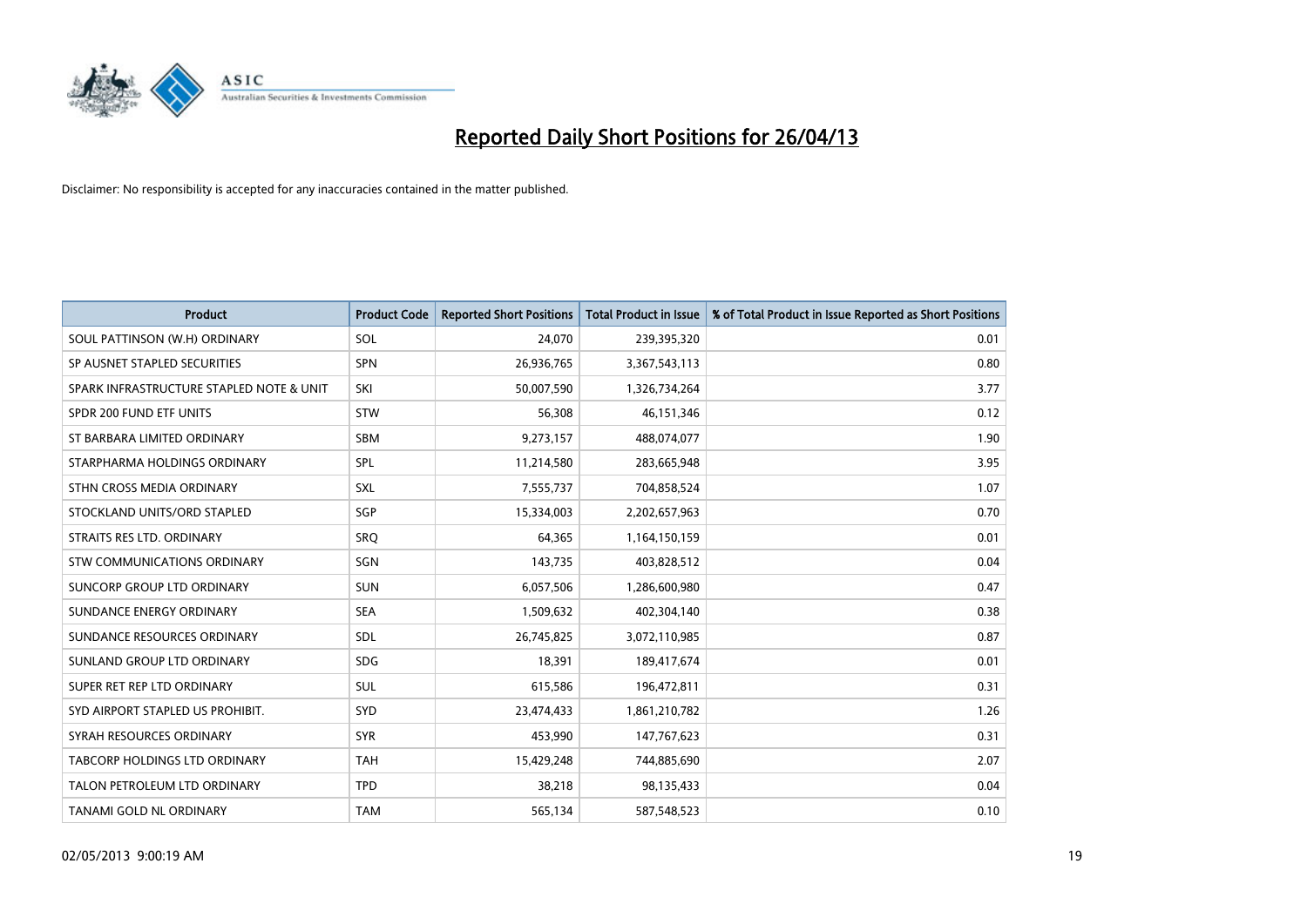

| <b>Product</b>                       | <b>Product Code</b> | <b>Reported Short Positions</b> | <b>Total Product in Issue</b> | % of Total Product in Issue Reported as Short Positions |
|--------------------------------------|---------------------|---------------------------------|-------------------------------|---------------------------------------------------------|
| TAP OIL LIMITED ORDINARY             | <b>TAP</b>          | 970,585                         | 241,608,606                   | 0.40                                                    |
| TASSAL GROUP LIMITED ORDINARY        | <b>TGR</b>          | 49,032                          | 146,304,404                   | 0.03                                                    |
| TATTS GROUP LTD ORDINARY             | <b>TTS</b>          | 16,133,814                      | 1,402,686,978                 | 1.15                                                    |
| TELECOM CORPORATION ORDINARY         | <b>TEL</b>          | 15,993,325                      | 1,816,996,340                 | 0.88                                                    |
| TELSTRA CORPORATION, ORDINARY        | <b>TLS</b>          | 24,752,405                      | 12,443,074,357                | 0.20                                                    |
| TEN NETWORK HOLDINGS ORDINARY        | <b>TEN</b>          | 88,531,679                      | 2,586,970,845                 | 3.42                                                    |
| TERANGA GOLD CORP CDI 1:1            | <b>TGZ</b>          | 148,259                         | 172,616,806                   | 0.09                                                    |
| THE REJECT SHOP ORDINARY             | <b>TRS</b>          | 2,100,715                       | 26,092,220                    | 8.05                                                    |
| THORN GROUP LIMITED ORDINARY         | <b>TGA</b>          | 4,717                           | 147,584,880                   | 0.00                                                    |
| <b>TIGER RESOURCES ORDINARY</b>      | <b>TGS</b>          | 2,856,078                       | 674,770,269                   | 0.42                                                    |
| TOLL HOLDINGS LTD ORDINARY           | <b>TOL</b>          | 31,720,216                      | 717,133,875                   | 4.42                                                    |
| TOX FREE SOLUTIONS ORDINARY          | <b>TOX</b>          | 1,054,546                       | 115,999,858                   | 0.91                                                    |
| TPG TELECOM LIMITED ORDINARY         | <b>TPM</b>          | 893,969                         | 793,808,141                   | 0.11                                                    |
| <b>TRADE ME GROUP ORDINARY</b>       | <b>TME</b>          | 592,219                         | 396,017,568                   | 0.15                                                    |
| <b>TRANSFIELD SERVICES ORDINARY</b>  | <b>TSE</b>          | 12,685,110                      | 512,457,716                   | 2.48                                                    |
| TRANSPACIFIC INDUST. ORDINARY        | <b>TPI</b>          | 3,413,732                       | 1,578,563,490                 | 0.22                                                    |
| TRANSURBAN GROUP TRIPLE STAPLED SEC. | TCL                 | 4,977,766                       | 1,481,594,818                 | 0.34                                                    |
| TREASURY WINE ESTATE ORDINARY        | <b>TWE</b>          | 17,530,652                      | 647,227,144                   | 2.71                                                    |
| TROY RESOURCES LTD ORDINARY          | <b>TRY</b>          | 3,331,583                       | 91,318,649                    | 3.65                                                    |
| UGL LIMITED ORDINARY                 | UGL                 | 10,685,719                      | 166,511,240                   | 6.42                                                    |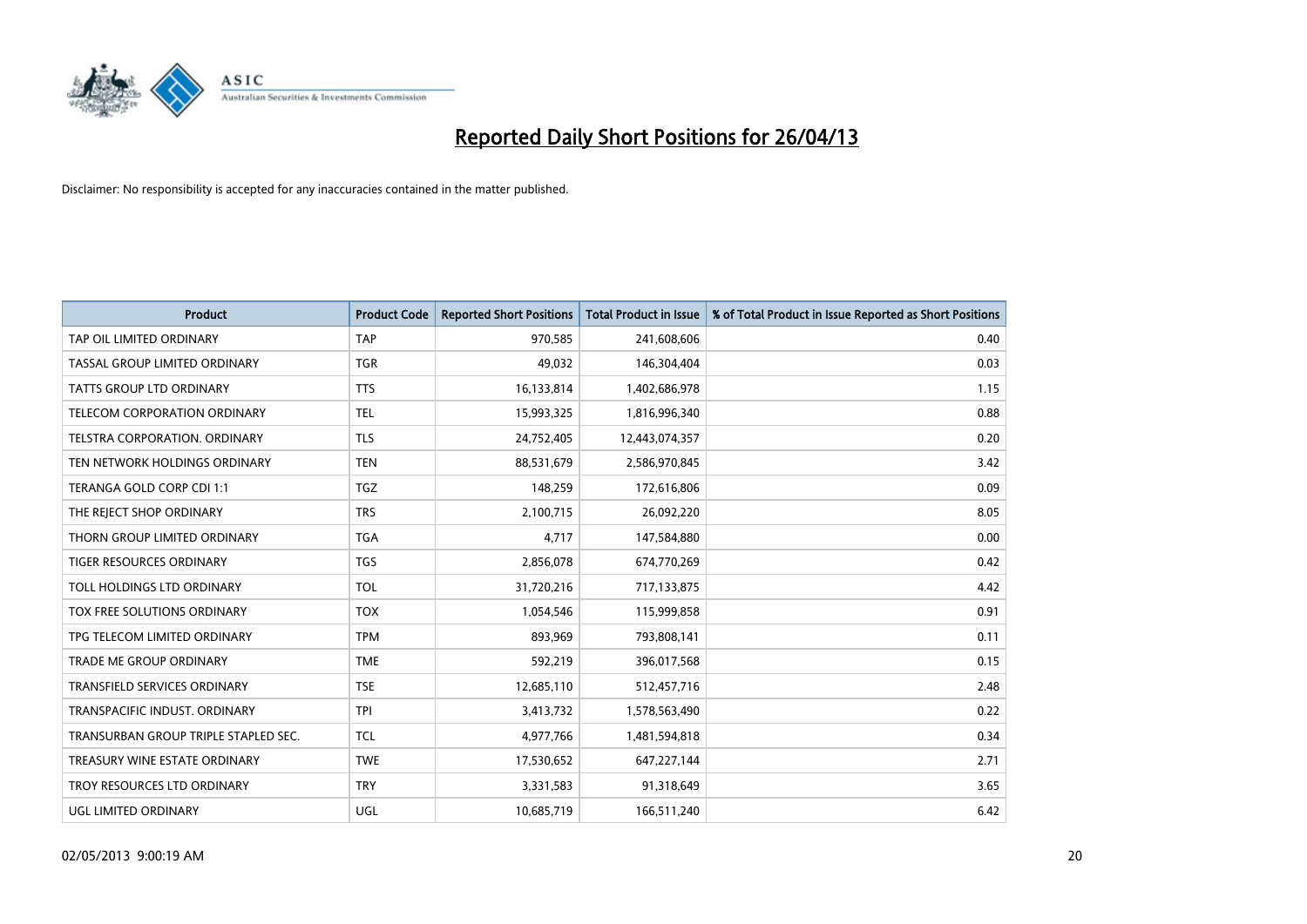

| <b>Product</b>                         | <b>Product Code</b> | <b>Reported Short Positions</b> | <b>Total Product in Issue</b> | % of Total Product in Issue Reported as Short Positions |
|----------------------------------------|---------------------|---------------------------------|-------------------------------|---------------------------------------------------------|
| <b>UXC LIMITED ORDINARY</b>            | <b>UXC</b>          | 568,000                         | 308,806,649                   | 0.18                                                    |
| <b>VIRGIN AUS HLDG LTD ORDINARY</b>    | <b>VAH</b>          | 71,885,766                      | 2,581,231,776                 | 2.78                                                    |
| VNGD AUS SHARES ETF UNITS              | VAS                 | 774                             | 6,027,438                     | 0.01                                                    |
| <b>VOCUS COMMS LTD ORDINARY</b>        | <b>VOC</b>          | 112,671                         | 78,017,825                    | 0.14                                                    |
| <b>WATPAC LIMITED ORDINARY</b>         | <b>WTP</b>          | 213,015                         | 184,332,526                   | 0.12                                                    |
| WCP RESOURCES LTD ORDINARY             | <b>WCP</b>          | 295,451                         | 397,808,129                   | 0.07                                                    |
| <b>WDS LIMITED ORDINARY</b>            | <b>WDS</b>          | 7                               | 144,740,614                   | 0.00                                                    |
| WEBJET LIMITED ORDINARY                | <b>WEB</b>          | 216,944                         | 79,397,959                    | 0.27                                                    |
| <b>WESFARMERS LIMITED ORDINARY</b>     | <b>WES</b>          | 27,678,741                      | 1,006,660,776                 | 2.75                                                    |
| WESFARMERS LIMITED PARTIALLY PROTECTED | <b>WESN</b>         | 106,027                         | 150,532,822                   | 0.07                                                    |
| WESTERN AREAS LTD ORDINARY             | <b>WSA</b>          | 16,030,507                      | 196,843,803                   | 8.14                                                    |
| WESTERN DESERT RES. ORDINARY           | <b>WDR</b>          | 1,715,454                       | 360,853,631                   | 0.48                                                    |
| WESTFIELD GROUP ORD/UNIT STAPLED SEC   | <b>WDC</b>          | 6,475,130                       | 2,194,138,450                 | 0.30                                                    |
| WESTFIELD RETAIL TST UNIT STAPLED      | <b>WRT</b>          | 13,297,103                      | 3,054,166,195                 | 0.44                                                    |
| <b>WESTPAC BANKING CORP ORDINARY</b>   | <b>WBC</b>          | 28,012,866                      | 3,103,729,084                 | 0.90                                                    |
| WHITE ENERGY COMPANY ORDINARY          | <b>WEC</b>          | 201,505                         | 322,974,494                   | 0.06                                                    |
| <b>WHITEHAVEN COAL ORDINARY</b>        | <b>WHC</b>          | 99,922,818                      | 1,025,635,023                 | 9.74                                                    |
| WHK GROUP LIMITED ORDINARY             | <b>WHG</b>          | 13,395                          | 265,200,652                   | 0.01                                                    |
| WINDIMURRA VANADIUM ORDINARY           | <b>WVL</b>          | 20,461                          | 19,284,366                    | 0.11                                                    |
| WOODSIDE PETROLEUM ORDINARY            | <b>WPL</b>          | 3,819,412                       | 823,910,657                   | 0.46                                                    |